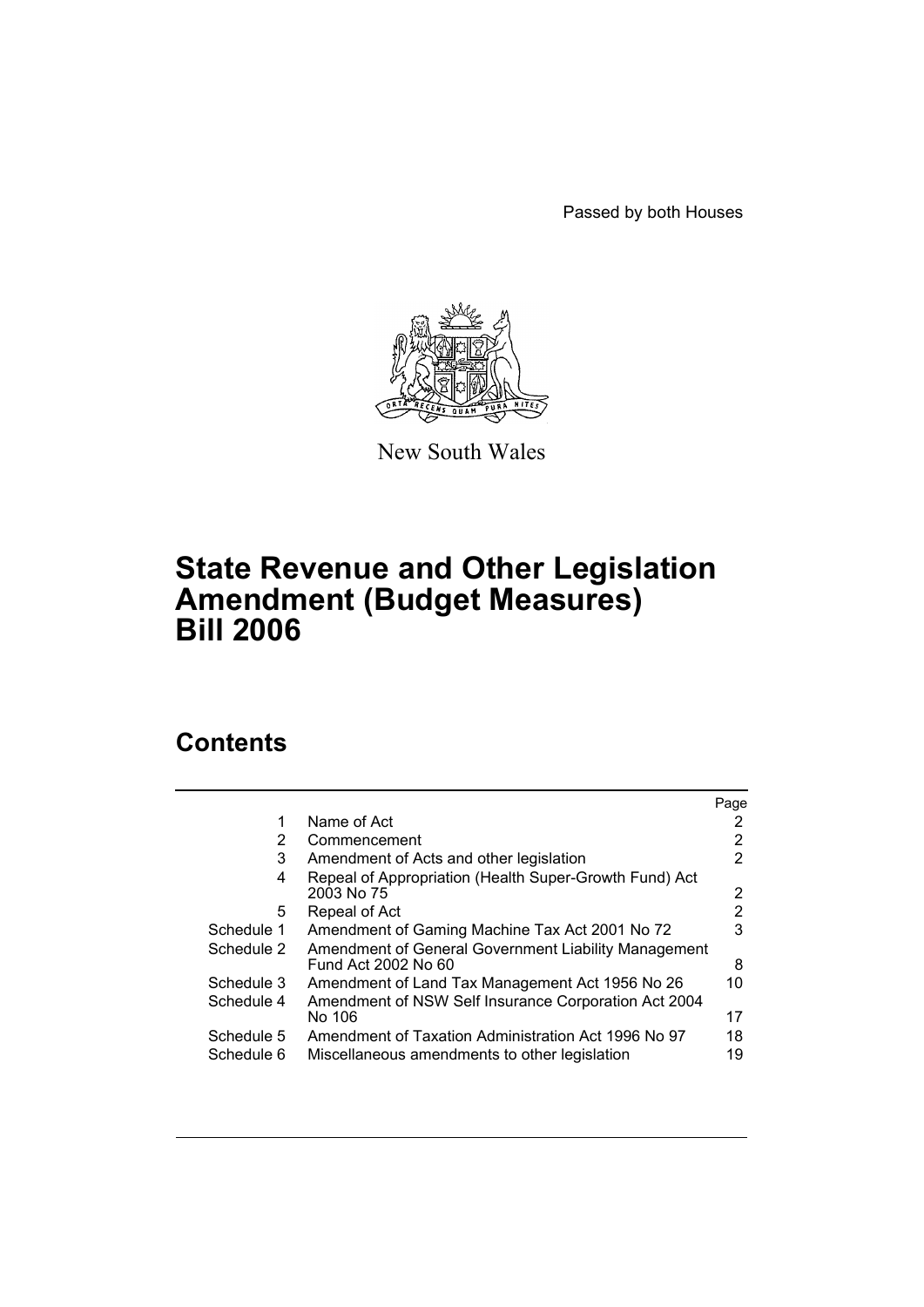*I certify that this PUBLIC BILL, which originated in the LEGISLATIVE ASSEMBLY, has finally passed the LEGISLATIVE COUNCIL and the LEGISLATIVE ASSEMBLY of NEW SOUTH WALES.*

> *Clerk of the Legislative Assembly. Legislative Assembly, Sydney, , 2006*



New South Wales

# **State Revenue and Other Legislation Amendment (Budget Measures) Bill 2006**

Act No , 2006

An Act to make miscellaneous amendments to certain State revenue and other legislation in connection with the Budget for the year 2006–07; and for other purposes.

*I have examined this Bill, and find it to correspond in all respects with the Bill as finally passed by both Houses.*

*Chairman of Committees of the Legislative Assembly.*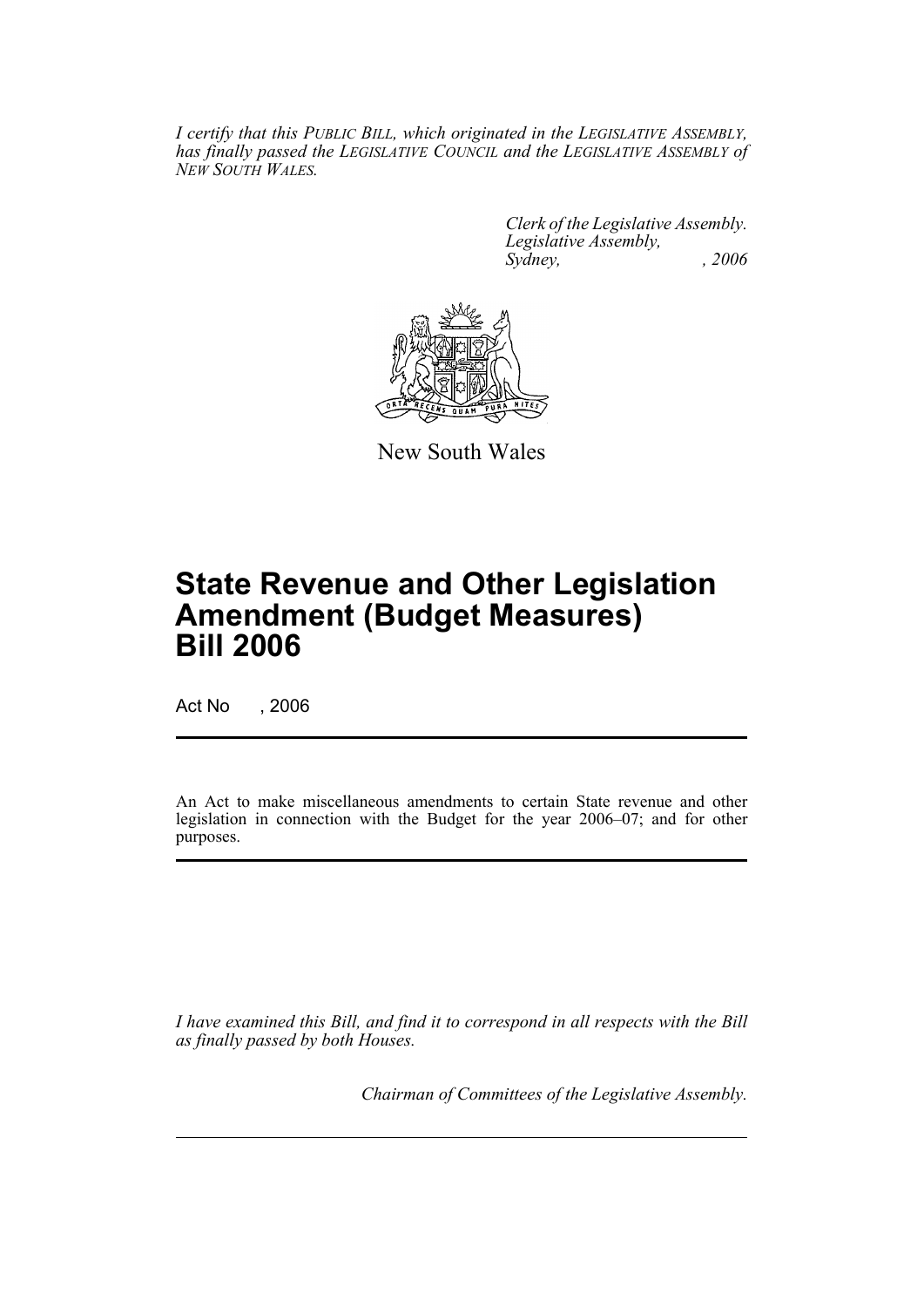## **The Legislature of New South Wales enacts:**

## **1 Name of Act**

This Act is the *State Revenue and Other Legislation Amendment (Budget Measures) Act 2006*.

## **2 Commencement**

- (1) This Act commences on the date of assent, except as provided by subsections (2) and (3).
- (2) The following provisions commence, or are taken to have commenced, on the dates indicated:

Section 4 and Schedules 2 and 4—the date of assent, or 30 June 2006, whichever occurs first

Schedule 1—1 September 2006 Schedule 3—31 December 2006

(3) Schedule 6.1–6.3 commence on a day or days to be appointed by proclamation.

## **3 Amendment of Acts and other legislation**

The Acts and other legislation specified in Schedules 1–6 are amended as set out in those Schedules.

## **4 Repeal of Appropriation (Health Super-Growth Fund) Act 2003 No 75**

The *Appropriation (Health Super-Growth Fund) Act 2003* is repealed.

## **5 Repeal of Act**

- (1) This Act is repealed on the day following the day on which all of the provisions of this Act have commenced.
- (2) The repeal of this Act does not, because of the operation of section 30 of the *Interpretation Act 1987*, affect any amendment made by this Act.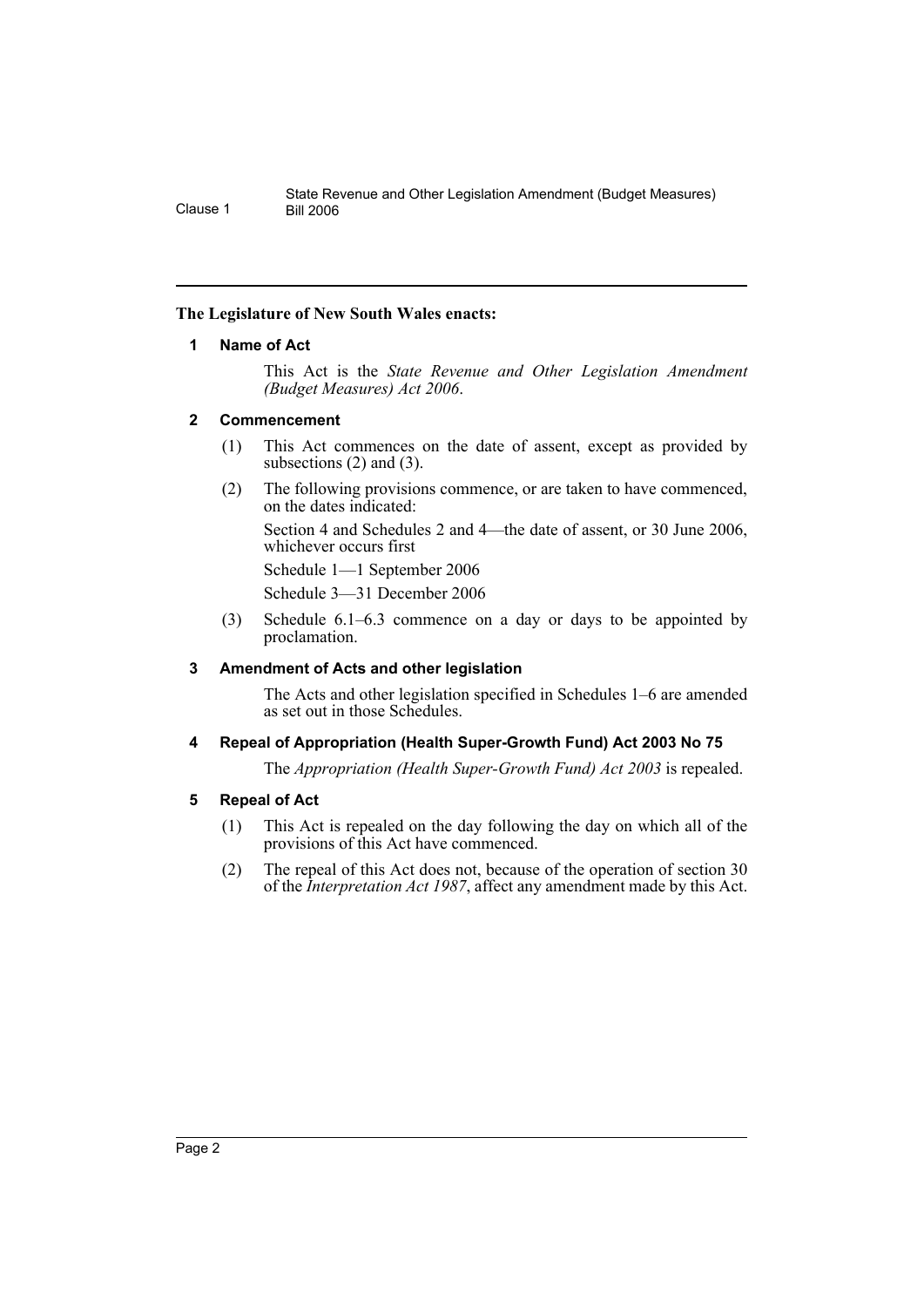Amendment of Gaming Machine Tax Act 2001 No 72 Schedule 1

## **Schedule 1 Amendment of Gaming Machine Tax Act 2001 No 72**

(Section 3)

#### **[1] Part 3, Division 2**

Omit the Division. Insert instead:

#### **Division 2 Registered clubs**

#### **14 Annual rate for registered clubs**

- (1) If the profits from all gaming machines kept on the premises of a registered club in a tax year do not exceed \$200,000, no tax is payable on the profits.
- (2) If the profits from all gaming machines kept on the premises of a registered club in a tax year exceed \$200,000, but do not exceed \$1,000,000, the following provisions apply:
	- (a) in the 2006 tax year—tax is payable on \$800,000 of those profits at the rate of tax rate 1 for the tax year,
	- (b) in the 2007 tax year and subsequent tax years—no tax is payable on the profits.
- (3) If the profits from all gaming machines kept on the premises of a registered club in a tax year exceed \$1,000,000, but do not exceed \$1,800,000, the following provisions apply:
	- (a) in the 2006 tax year—tax is payable on \$800,000 of those profits at the rate of tax rate 1 for the tax year, and on so much of those profits as exceeds \$1,000,000 at the rate of tax rate 2 for the tax year,
	- (b) in the 2007 tax year and subsequent tax years, tax is payable:
		- (i) on the taxable component of the first \$1,000,000 of those profits at the rate of tax rate 1 for the tax year, and
		- (ii) on so much of those profits as exceeds \$1,000,000 at the rate of tax rate  $\hat{2}$  for the tax year.
- (4) For the purposes of subsection (3), the *taxable component* of the first \$1,000,000 of the profits of a registered club from gaming machines kept on the premises of the club is \$1 for every \$1 by which profits from all gaming machines kept on the premises of the registered club in the tax year exceeds  $$1,000,000$ .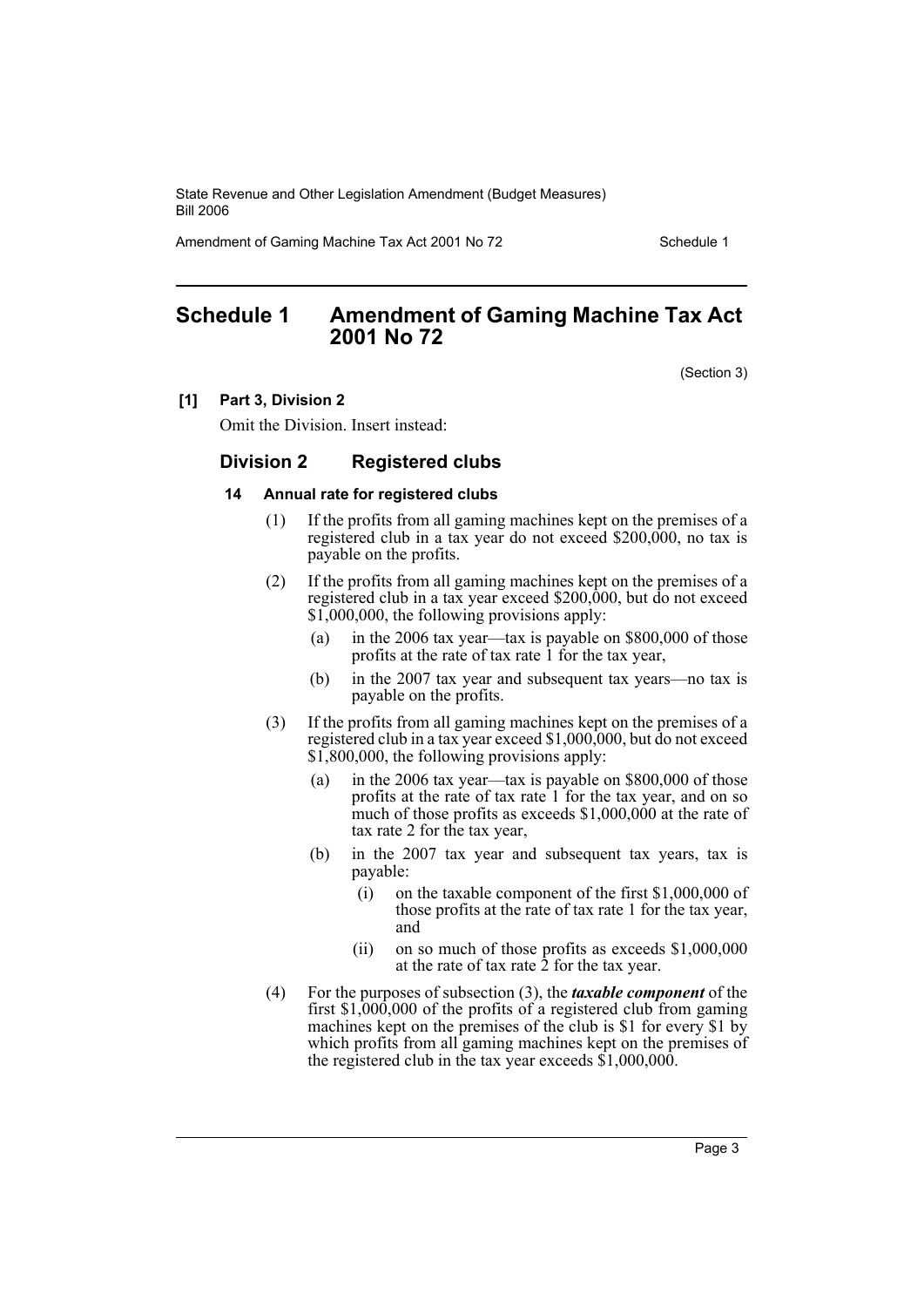Schedule 1 Amendment of Gaming Machine Tax Act 2001 No 72

**Note.** The taxable component of the first \$1,000,000 of the profits of the registered club from gaming machines will vary from \$1 (for a club that has profits of \$1,000,001) to \$800,000 (for a club that has profits of \$1,800,000). The first \$200,000 of profits is always tax free.

**Example.** If the profits of a club from all gaming machines kept on the premises is \$1,200,000, the taxable component of the first \$1,000,000 of the profits is \$200,000. Accordingly tax is payable on \$200,000 of the first \$1,000,000 of those profits at tax rate 1 and on the profits that exceed \$1,000,000 (ie \$200,000) at tax rate 2.

- (5) If the profits from all gaming machines kept on the premises of a registered club in a tax year exceed \$1,800,000, but do not exceed \$5,000,000, tax is payable:
	- (a) on \$800,000 of those profits at the rate of tax rate 1 for the tax year, and
	- (b) on so much of those profits as exceeds \$1,000,000 at the rate of tax rate 2 for the tax year.
- (6) If the profits from all gaming machines kept on the premises of a registered club in a tax year exceed \$5,000,000, but do not exceed \$10,000,000, tax is payable:
	- (a) on \$800,000 of those profits at the rate of tax rate 1 for the tax year, and
	- (b) on \$4,000,000 of those profits at the rate of tax rate 2 for the tax year, and
	- (c) on so much of those profits as exceeds \$5,000,000 at the rate of tax rate 3 for the tax year.
- (7) If the profits from all gaming machines kept on the premises of a registered club in a tax year exceed \$10,000,000, but do not exceed \$20,000,000, tax is payable:
	- (a) on \$800,000 of those profits at the rate of tax rate 1 for the tax year, and
	- (b) on \$4,000,000 of those profits at the rate of tax rate 2 for the tax year, and
	- (c) on \$5,000,000 of those profits at the rate of tax rate 3 for the tax year, and
	- (d) on so much of those profits as exceeds \$10,000,000 at the rate of tax rate 4 for the tax year.
- (8) If the profits from all gaming machines kept on the premises of a registered club in a tax year exceed \$20,000,000, tax is payable:
	- (a) on \$800,000 of those profits at the rate of tax rate 1 for the tax year, and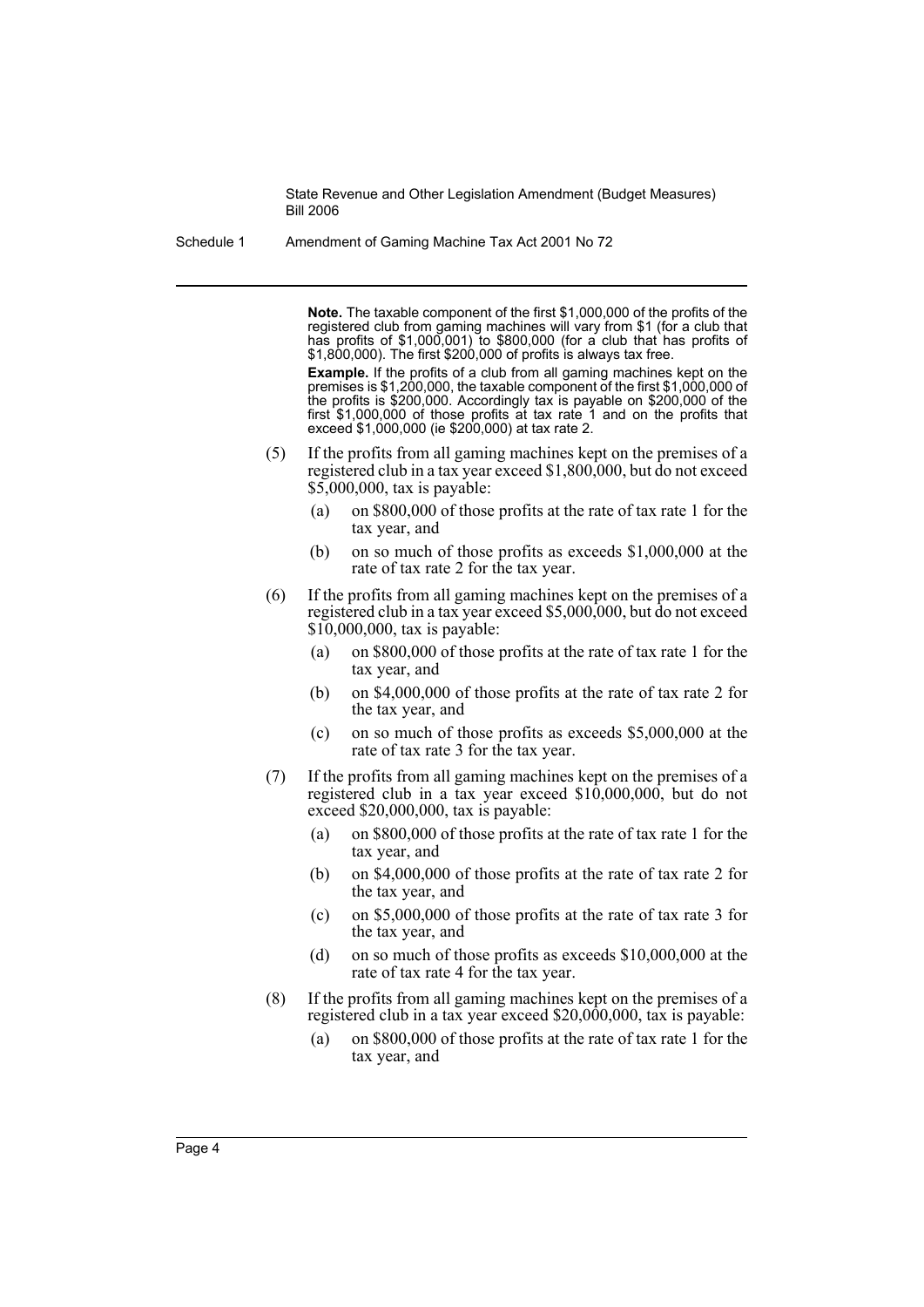Amendment of Gaming Machine Tax Act 2001 No 72 Schedule 1

- (b) on \$4,000,000 of those profits at the rate of tax rate 2 for the tax year, and
- (c) on \$5,000,000 of those profits at the rate of tax rate 3 for the tax year, and
- (d) on \$10,000,000 of those profits at the rate of tax rate 4 for the tax year, and
- (e) on so much of those profits as exceeds \$20,000,000 at the rate of tax rate 5 for the tax year.
- (9) This section is subject to Part 4.

#### **15 Instalment rate for registered clubs**

- (1) If the profits from all gaming machines kept on the premises of a registered club in an instalment period do not exceed \$50,000, no instalment is payable.
- (2) If the profits from all gaming machines kept on the premises of a registered club in an instalment period exceed \$50,000, but do not exceed \$250,000, the following provisions apply:
	- (a) for the 2006 tax year—the instalment payable is the amount determined by multiplying the amount by which those profits exceed \$50,000 by tax rate 1 for the tax year,
	- (b) for any subsequent tax year—no instalment is payable.
- (3) If the profits from all gaming machines kept on the premises of a registered club in an instalment period exceed \$250,000, the instalment payable is the amount calculated as follows:
	- (a) calculate the notional annual profits of the club by multiplying the profits from all gaming machines kept on the premises of the registered club in the instalment period by  $\hat{4}$ .
	- (b) calculate the amount of tax that would be payable for the tax year on the notional annual profits of the club (as if the notional annual profits of the club were the total profits in the tax year from all gaming machines kept on the premises of the registered club),
	- (c) calculate the instalment payable by dividing the amount calculated at paragraph  $(\hat{b})$  by 4.
- (4) For the purpose of calculating the amount referred to in subsection (3) (b), a number specified in the Table to section 15A as tax rate  $2, 3, 4$  or 5 for the tax year is taken to be reduced by 1.5.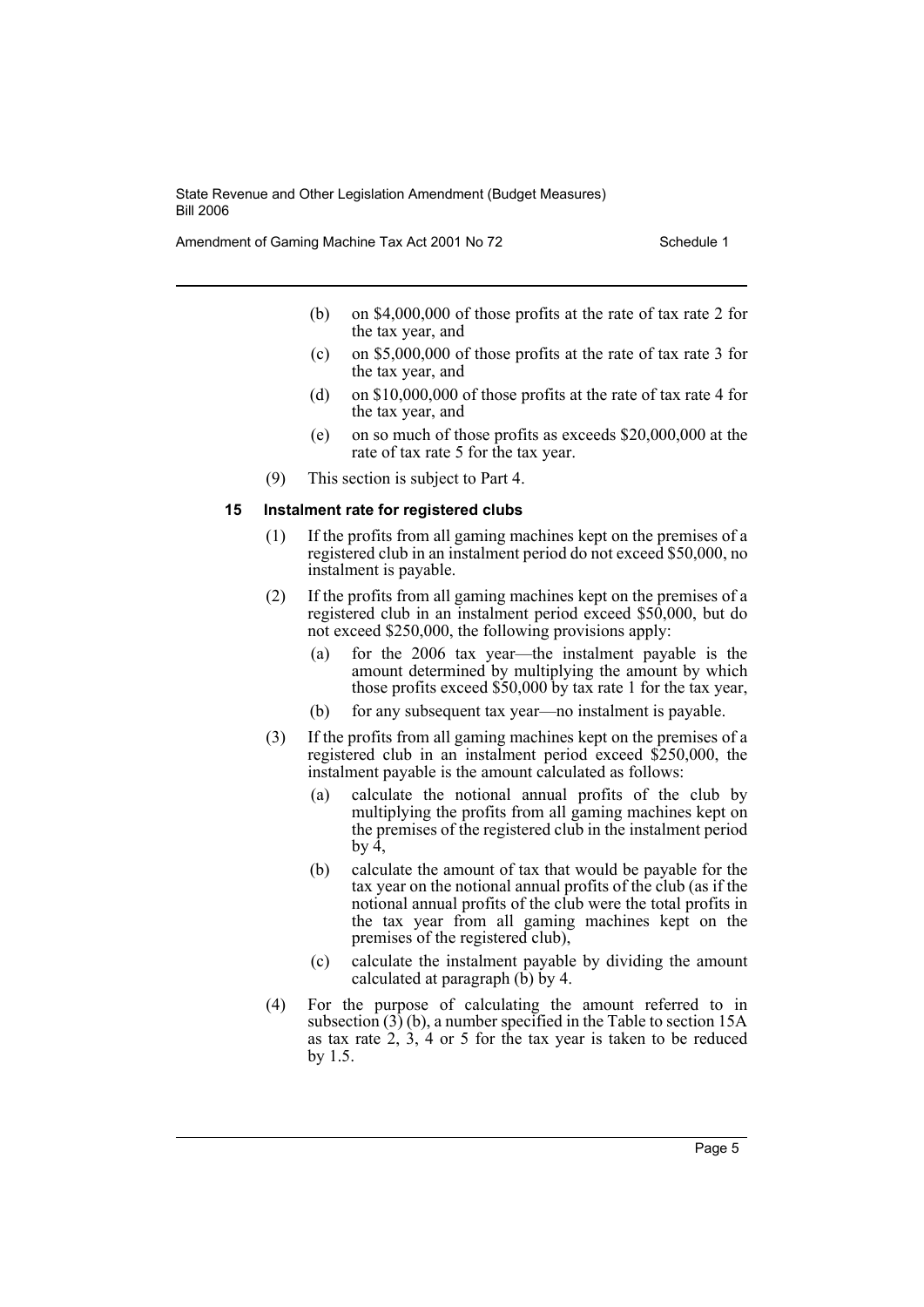Schedule 1 Amendment of Gaming Machine Tax Act 2001 No 72

**Note.** The purpose of the reduction under this subsection is to take account of any annual rebate that may be available under Part 4. For example, tax rate 2 becomes 19.5, instead of 21.

- (5) Despite anything to the contrary in this section, the remainder of any tax that, under this Division, remains payable in respect of the whole of a tax year is payable at the time of payment of the last instalment for the year.
- (6) Subsection (5) does not affect any provision of the *Taxation Administration Act 1996* or any arrangement that may be entered into under that Act for the payment or compromise of any debt.

#### **15A Tax rates for registered clubs**

In this Division:

*tax rate 1* for a tax year means the rate (expressed as a percentage) specified in column 1 of Table 1 next to the tax year concerned.

*tax rate 2* for a tax year means the rate (expressed as a percentage) specified in column 2 of Table 1 next to the tax year concerned.

*tax rate 3* for a tax year means the rate (expressed as a percentage) specified in column 3 of Table 1 next to the tax year concerned.

*tax rate 4* for a tax year means the rate (expressed as a percentage) specified in column 4 of Table 1 next to the tax year concerned.

*tax rate 5* for a tax year means the rate (expressed as a percentage) specified in column 5 of Table 1 next to the tax year concerned.

**Table 1: Tax rates—registered clubs**

|                                     |                      | Column 1 Column 2 Column 3 Column 4 Column 5 |                  |                  |                  |
|-------------------------------------|----------------------|----------------------------------------------|------------------|------------------|------------------|
| Tax year                            | Tax rate<br>1 $(% )$ | Tax rate<br>2(%)                             | Tax rate<br>3(%) | Tax rate<br>4(%) | Tax rate<br>5(%) |
| 2006                                | 10.0                 | 21.0                                         | 25.5             | 27.7             | 27.7             |
| 2007 and<br>subsequent<br>tax years | 10 0                 | 21.0                                         | 26.0             | 29 O             | 30.9             |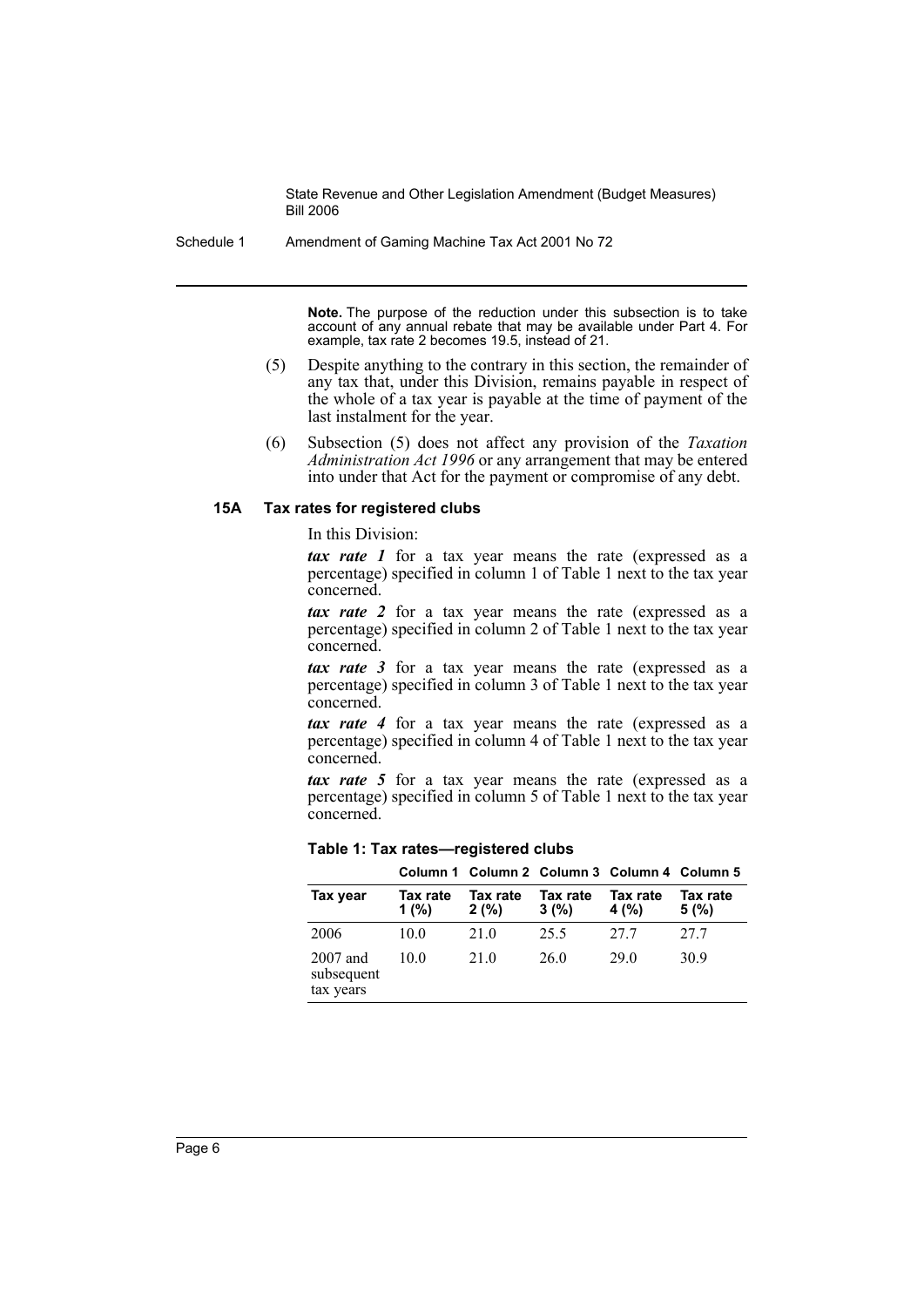Amendment of Gaming Machine Tax Act 2001 No 72 Schedule 1

#### **[2] Section 17 Tax rebate for community development and support expenditure**

Omit "section 14 (3), (4) or (5)" wherever occurring.

Insert instead "section 14 (3), (5), (6), (7) or (8)".

#### **[3] Schedule 2 Savings and transitional provisions**

Insert at the end of clause 1 (1):

*State Revenue and Other Legislation Amendment (Budget Measures) Act 2006*

## **[4] Schedule 2, Part 4**

Insert after Part 3:

## **Part 4 Provisions consequent on enactment of State Revenue and Other Legislation Amendment (Budget Measures) Act 2006**

## **7 Existing liability to pay taxes**

The amendments made to this Act by Schedule 1 to the *State Revenue and Other Legislation Amendment (Budget Measures) Act 2006* do not affect any liability for tax in respect of a tax year that commenced before the commencement of that Schedule and this Act continues to apply in respect of such a tax year as if the amendments had not been made.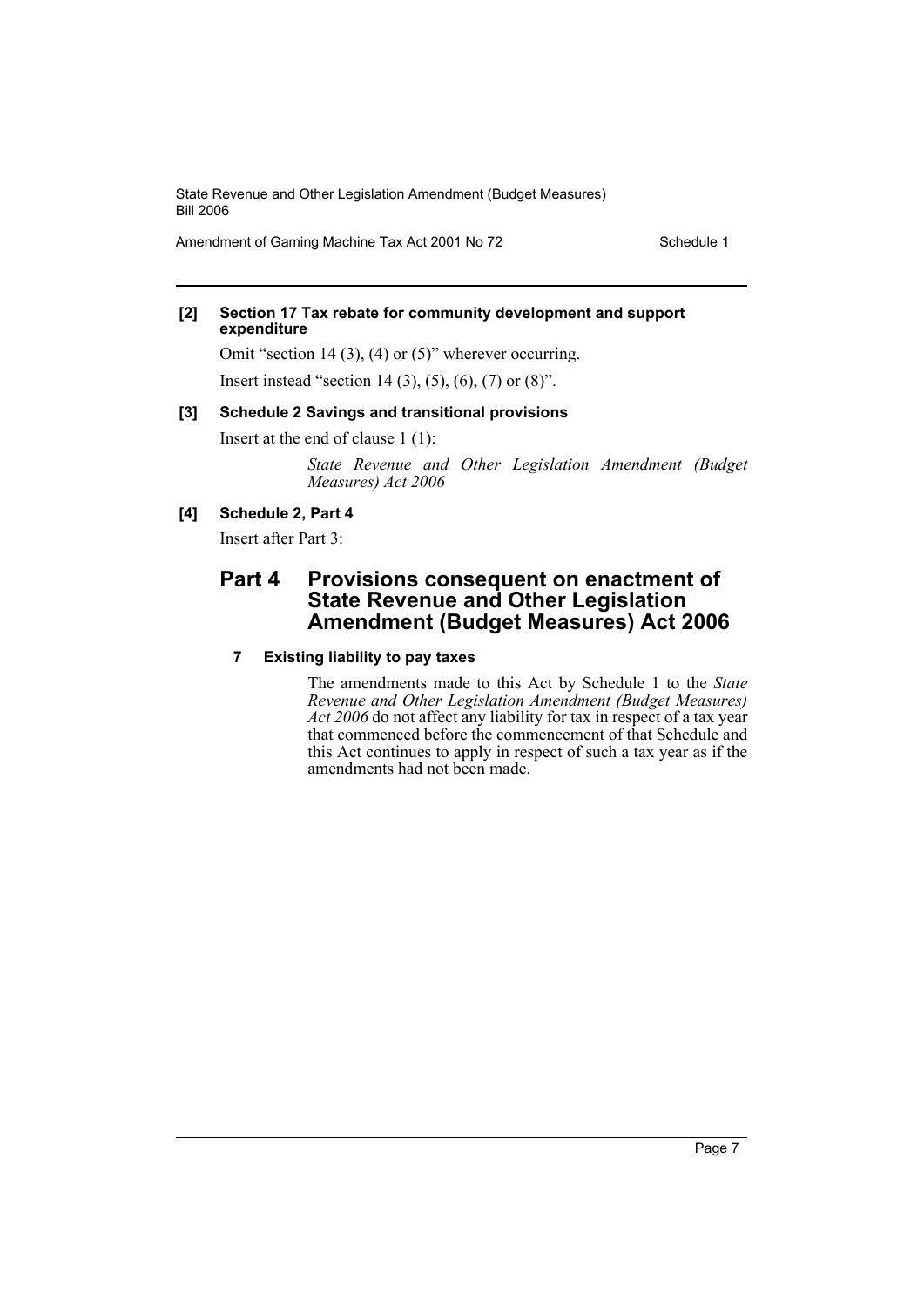Schedule 2 Amendment of General Government Liability Management Fund Act 2002 No 60

## **Schedule 2 Amendment of General Government Liability Management Fund Act 2002 No 60**

(Section 3)

## **[1] Section 16**

Insert after section 15:

## **16 Savings, transitional and other provisions**

Schedule 1 has effect.

## **[2] Schedule 1**

Insert at the end of the Act:

## **Schedule 1 Savings, transitional and other provisions**

(Section 16)

## **Part 1 Preliminary**

## **1 Regulations**

(1) The regulations may contain provisions of a savings or transitional nature consequent on the enactment of the following Acts:

*State Revenue and Other Legislation Amendment (Budget Measures) Act 2006*

- (2) Any such provision may, if the regulations so provide, take effect from the date of assent to the Act concerned or a later date.
- (3) To the extent to which any such provision takes effect from a date that is earlier than the date of its publication in the Gazette, the provision does not operate so as:
	- (a) to affect, in a manner prejudicial to any person (other than the State or an authority of the State), the rights of that person existing before the date of its publication, or
	- (b) to impose liabilities on any person (other than the State or an authority of the State) in respect of anything done or omitted to be done before the date of its publication.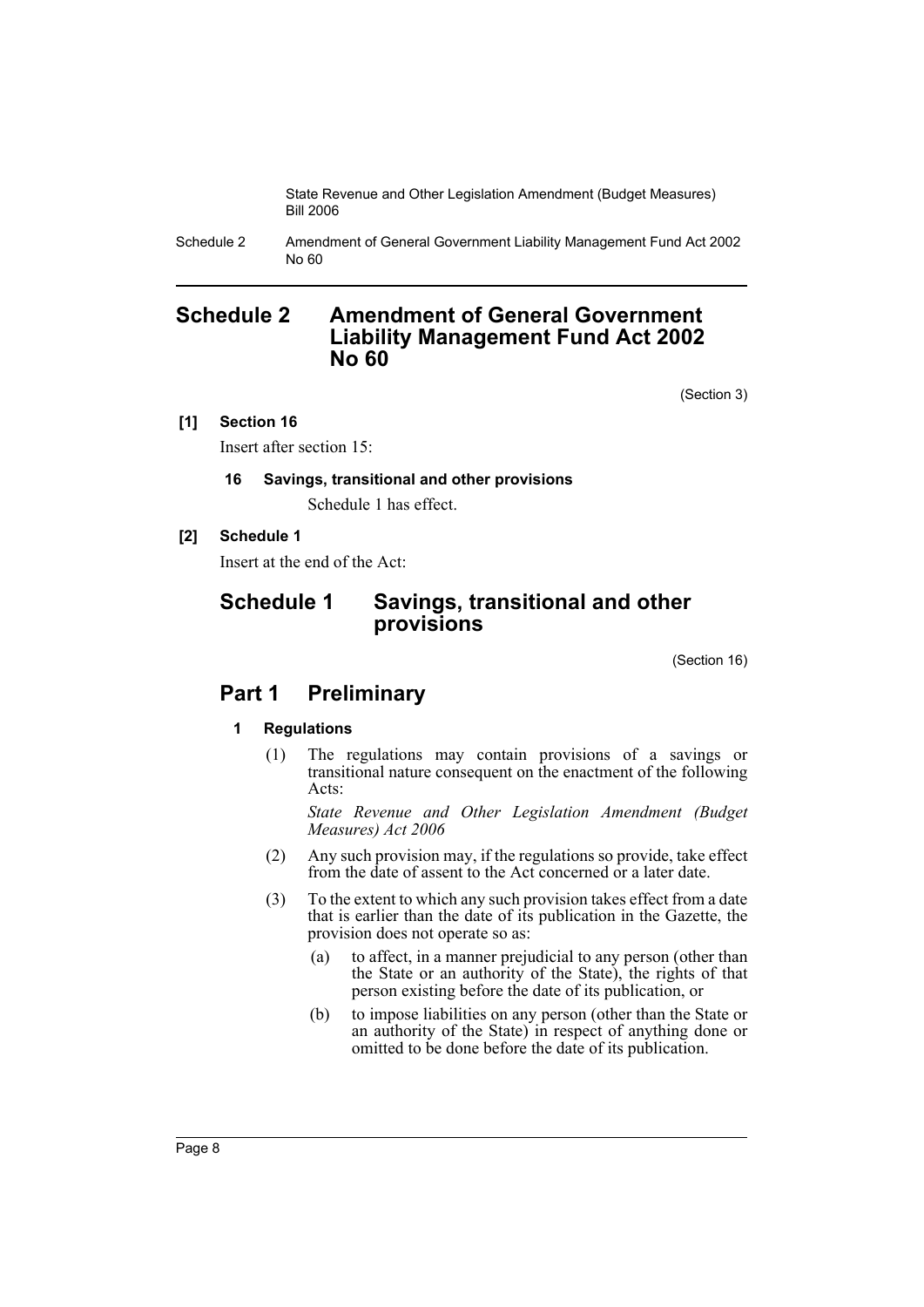Amendment of General Government Liability Management Fund Act 2002 No 60 Schedule 2

## **Part 2 Provisions consequent on enactment of State Revenue and Other Legislation Amendment (Budget Measures) Act 2006**

- **2 Closure of Health Super-Growth Fund and transfer of Fund contents**
	- (1) On the repeal of the *Appropriation (Health Super-Growth Fund) Act 2003* the following provisions have effect:
		- (a) the assets and liabilities of the Health Super-Growth Fund established in the Special Deposits Account under that Act are transferred to, and become the assets and liabilities of, the Liability Management Fund,
		- (b) the Health Super-Growth Fund is closed.
	- (2) Money paid into the Liability Management Fund pursuant to this clause may be paid out of the Fund as authorised by section 6 of this Act.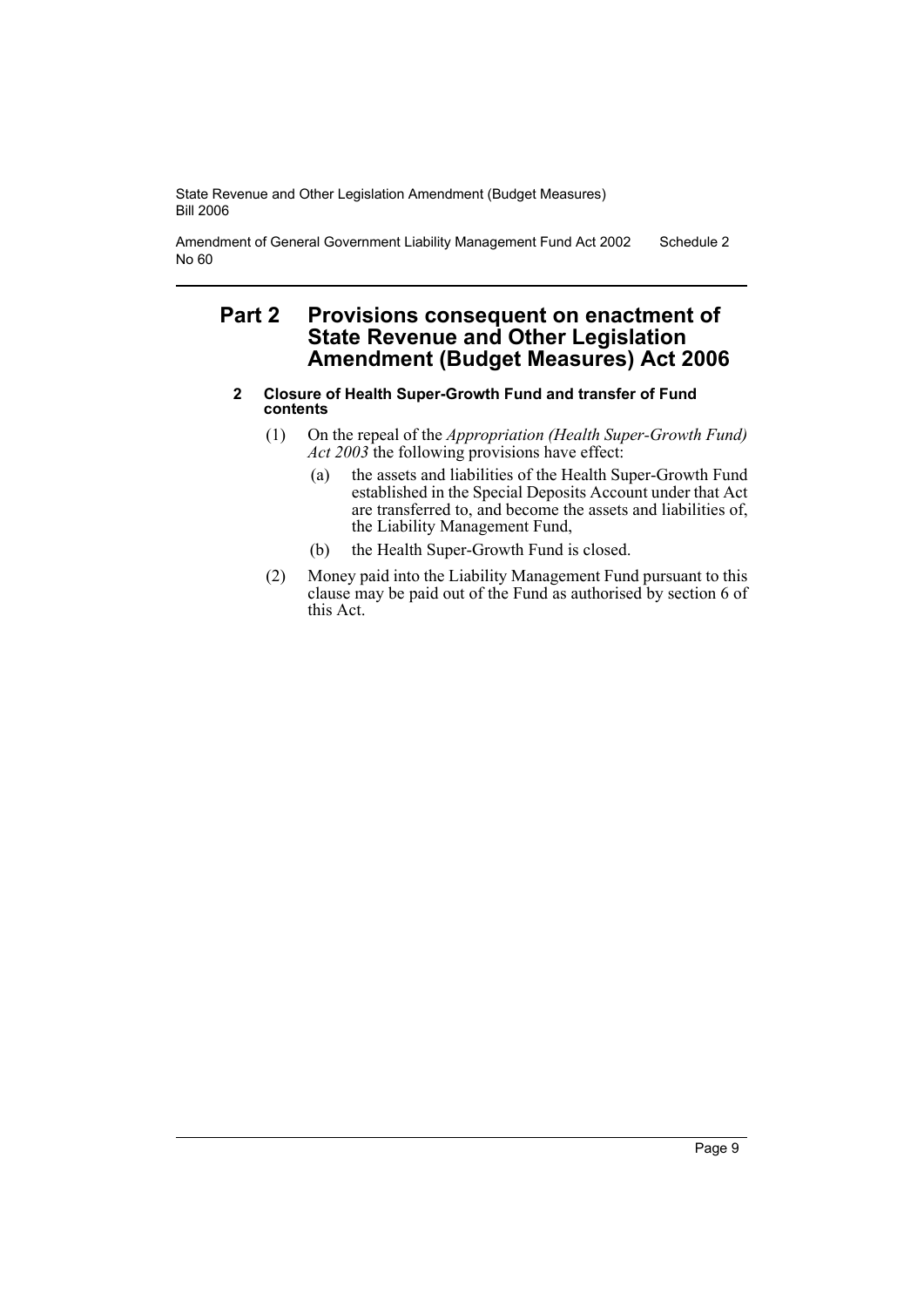Schedule 3 Amendment of Land Tax Management Act 1956 No 26

## **Schedule 3 Amendment of Land Tax Management Act 1956 No 26**

(Section 3)

## **[1] Section 7**

Omit the section. Insert instead:

#### **7 Land tax on taxable value of land**

Land tax at such rates as may be fixed by any Act is to be levied and paid on the taxable value of all land situated in New South Wales which is owned by taxpayers (other than land which is exempt from taxation under this Act).

## **[2] Section 9 Taxable value**

Omit section 9 (2) and (3). Insert instead:

- (2) The taxable value of that land is the total sum of the average value of each parcel of that land.
- (3) The average value of a parcel of land is to be calculated, as provided for by section 9AA, on the basis of the land value of the land.
- (4) The land value of land, in relation to a land tax year, is the value entered in the Register as the land value of the land as at 1 July in the previous year.
- (5) The fact that there is no land value entered in the Register on 31 December in a year as the land value of the land as at 1 July in that year does not prevent land tax being levied and charged and becoming payable for any following tax year once that land value is entered in the Register and the average value is ascertained.

## **[3] Section 9AA**

Insert after section 9:

## **9AA Average value of land**

(1) For the purposes of this Act, the *average value* of a parcel of land is the average of the land value of the land in relation to the year for which the average value is being ascertained (the *current land tax year*) and the land value of the land in relation to the 2 preceding land tax years (the *preceding land tax years*).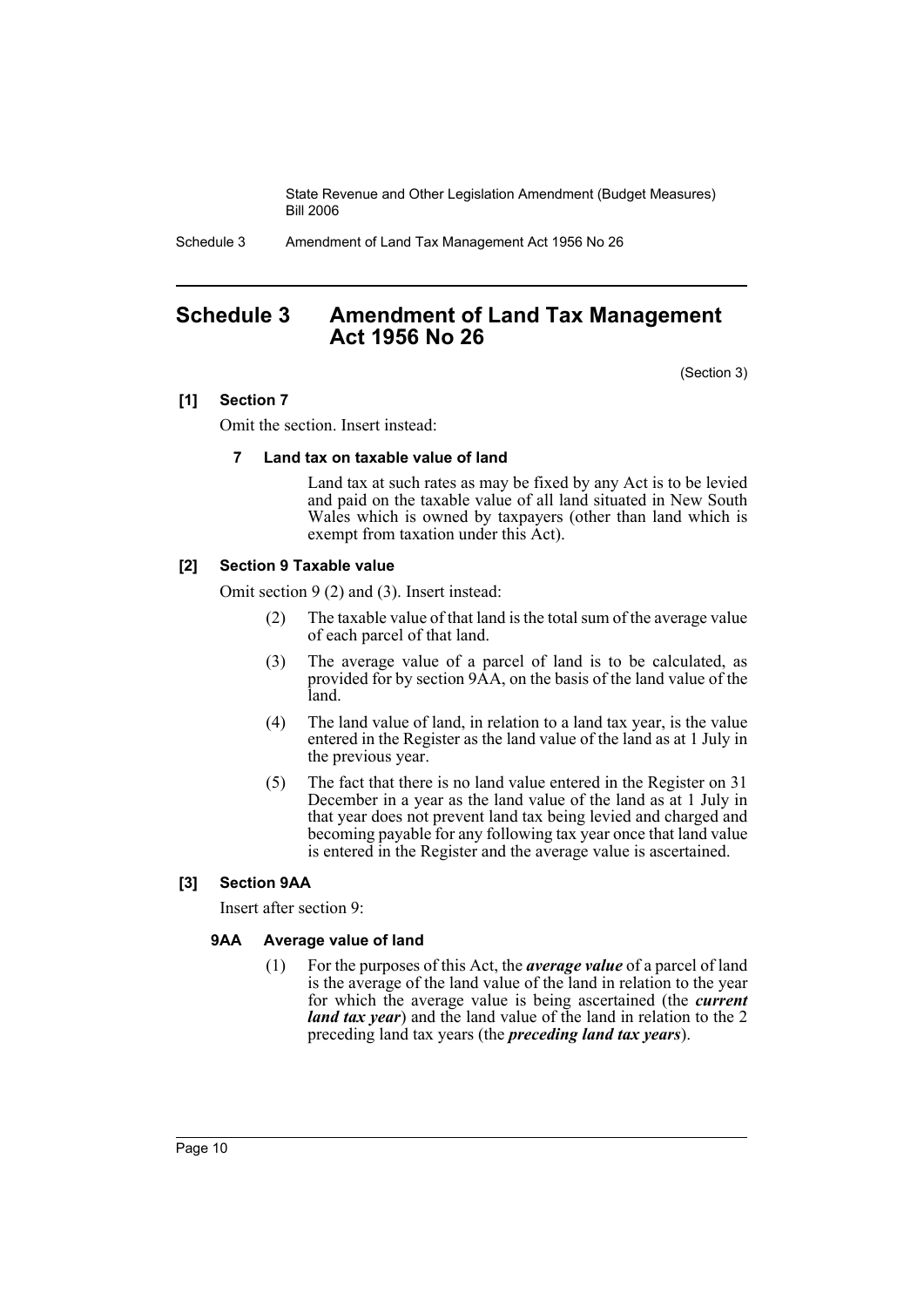Amendment of Land Tax Management Act 1956 No 26 Schedule 3

- (2) If a land value adjustment is required in relation to a parcel in the current land tax year, the average value is to be determined before that land value adjustment is made (that is, on the basis of the land value without that land value adjustment) and, despite any other provision of this Act, the *Valuation of Land Act 1916* or the *Heritage Act 1977*, the land value adjustment is to be applied, for the purpose of assessing land tax, to the average value of the land for that land tax year (and not the land value).
- (3) For the purposes of this section, a *land value adjustment* is:
	- (a) a *land value reduction*, being any reduction that is required to be made to the land value of land under this Act for the purpose of assessing land tax, or
	- (b) a *special valuation*, being any valuation of land made under section 14H of the *Valuation of Land Act 1916* or under Division 6 of Part 6 of the *Heritage Act 1977*, or
	- (c) a *special allowance*, being any allowance made in respect of the land value of land under Division 3 or 4 of Part 1B of the *Valuation of Land Act 1916*.
- (4) In the case of a land value reduction, the land value adjustment is to be applied to the average value of land by applying any provision of this Act that specifies that the land value is to be reduced for the purpose of assessing land tax as if a reference to the land value of land were a reference to the average value of land.

**Note.** For example, the reductions provided for by sections 9A, 9BA, 9C, 9D, 10 (2), (2A) and (2C), 10Q (4) and 10R (3) will now apply to the average value of the land in a land tax year and not to the land value of the land.

- (5) In the case of a special valuation, the land value adjustment is to be applied to the average value of the land as follows:
	- (a) if the special valuation is less than the land value of the land (were it not for the special valuation)—by deducting the difference between the special valuation and the land value from the average value,
	- (b) if the special valuation exceeds the land value of the land (were it not for the special valuation)—by adding the difference between the special valuation and the land value to the average value,
	- (c) if the special valuation is the same as the land value of the land (were it not for the special valuation)—no adjustment is to be made to the average value.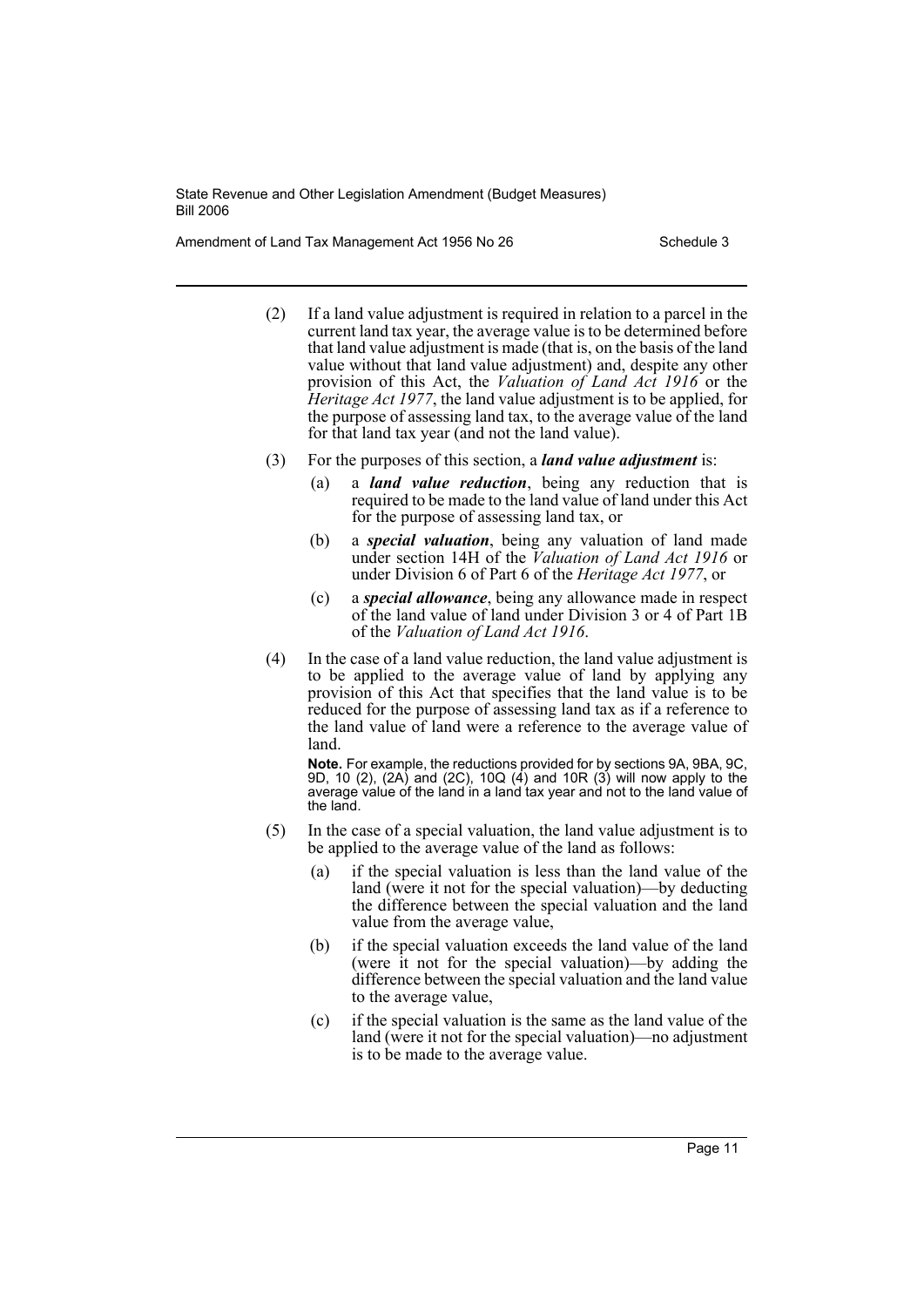Schedule 3 Amendment of Land Tax Management Act 1956 No 26

- (6) In the case of a special allowance, the land value adjustment is to be applied to the average value of the land by deducting the allowance from the average value.
- (7) If a parcel of land did not exist on 31 December immediately before either or both of the preceding land tax years, the average value of the land is taken to be:
	- (a) if the parcel did exist on 31 December immediately before one of the preceding land tax years—the average of the land value of the land in relation to the current land tax year and the land value of the land in relation to the preceding land tax year immediately before which it did exist, or
	- (b) in any other case—the land value of the land in relation to the current land tax year.
- (8) Subsection (2) applies in relation to an average value determined as provided for by subsection  $(7)$  in the same way as it applies to an average value determined as provided for by subsection (1).

**Note.** For example, if the newly created parcel qualifies for an allowance for subdivision under Division 4 of Part 1B of the *Valuation of Land Act 1916* in the current land tax year, the allowance would be applied to the average value calculated as provided for by subsection (7).

- (9) The average value of a parcel of land that the Valuer-General has determined is heritage restricted (within the meaning of section 14G of the *Valuation of Land Act 1916*), and that was not heritage restricted on 31 December immediately before either or both of the preceding land tax years, is to be determined as provided for by subsection (7) (as if the parcel did not exist on the date or dates of 31 December on which it was not heritage restricted).
- (10) If the land value of land in relation to a land tax year is altered (whether as a result of being reascertained or on objection or appeal or for the correction of a clerical error or misdescription), the average value of the land must be reascertained on the basis of the altered land value.
- (11) If the average value of a parcel of land, after applying a land value adjustment, is less than zero, the average value of the parcel is taken to be zero.

## **[4] Section 9A Concession for unutilised land value**

Insert "or average value" after "land value" in section 9A (6).

## **[5] Section 9AA Strata**

Renumber as section 9B.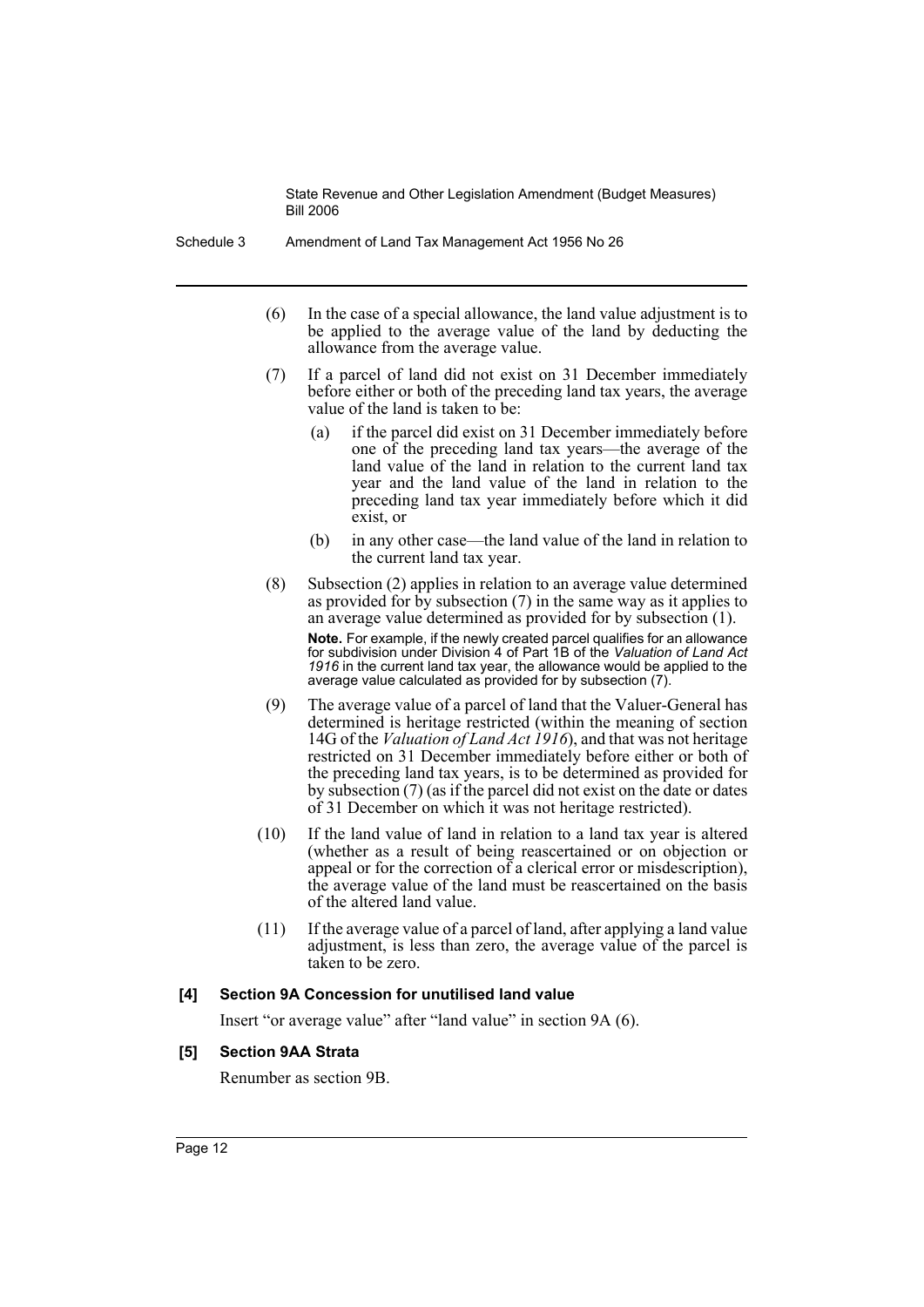Amendment of Land Tax Management Act 1956 No 26 Schedule 3

#### **[6] Section 9B (2) (as renumbered by this Schedule)**

Omit the subsection. Insert instead:

- (2) For the purposes of this Act:
	- (a) the land value of a lot comprised in a parcel is an amount that bears to the land value of the parcel (within the meaning of section 9 (4)) the same proportion as the unit entitlement of the lot bears to the aggregate unit entitlement, and
	- (b) the average value of the lot is to be ascertained on the basis of the land value of the lot, as determined under paragraph (a).

## **[7] Section 9BA**

Insert after section 9B (as renumbered by this Schedule):

#### **9BA Colliery holdings**

For the purpose of assessing land tax, the land value of land within a colliery holding (within the meaning of the *Mining Act 1992*) is to be reduced by the amount recorded in the Register in relation to each parcel as the amount by which the presence of coal in that parcel increases the value of that parcel.

## **[8] Sections 21A (3) and 21B (3)**

Omit "section 9AA" wherever occurring. Insert instead "section 9B".

#### **[9] Section 21C Liability of lessees of land owned by Crown or council**

Omit section 21C (4), (4A) and (4B). Insert instead:

- (4) For the purposes of determining the lessee's land tax liability when the notional parcel consists of a part of land, the average value of the notional parcel is the average value of the entire parcel multiplied by the apportionment factor.
- (4A) For the purposes of this section, the apportionment factor is the proportion that the rental value of the notional parcel bears to the rental value of the entire parcel.
- (4B) The Chief Commissioner may request the Valuer-General to determine the apportionment factor in respect of a notional parcel.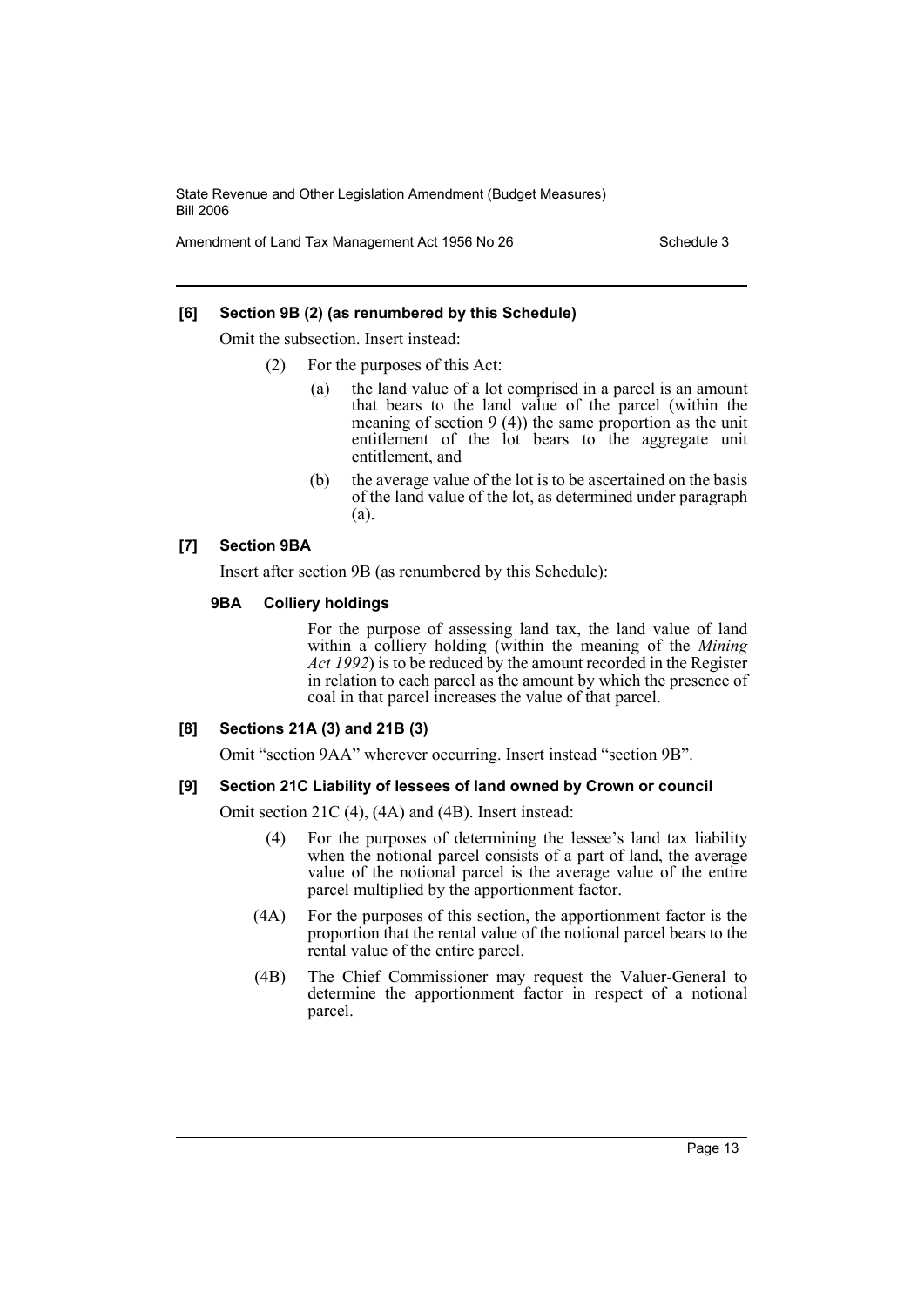Schedule 3 Amendment of Land Tax Management Act 1956 No 26

(4BA) If a request is made under subsection (4B):

- (a) the Valuer-General must determine the apportionment factor, and
- (b) the apportionment factor so determined is to be entered in the Register and is, subject to subsection (4C), the apportionment factor for the purposes of subsection (4).

## **[10] Section 21C (4C)**

Omit "land value determined under subsection (4B)".

Insert instead "apportionment factor determined under subsection (4BA)".

## **[11] Section 34 Meaning of land tax payable in respect of certain land**

Omit "land value" wherever occurring.

Insert instead "average value".

## **[12] Section 47 Land tax to be first charge on land**

Insert "and average value of the land" after "land value of the land" in section 47 (1A).

## **[13] Section 62TBA**

Omit the section. Insert instead:

## **62TBA Tax threshold—2006 land tax year and subsequent land tax years**

- (1) The tax threshold for the 2006 land tax year is \$352,000.
- (2) The tax threshold for the 2007 land tax year and any subsequent land tax year is the average of the indexed amounts, or the tax threshold for the previous land tax year, whichever is the greater.
- (3) The *average of the indexed amounts* is the average of the following  $\overline{3}$  amounts:
	- (a) the indexed amount for the land tax year,
	- (b) the indexed amount for the 2 preceding land tax years.
- (4) For the purposes of this section, the *indexed amount* for a land tax year is the following:
	- (a) in the case of the 2005 land tax year—\$342,000,
	- (b) in the case of the 2006 land tax year—\$352,000,
	- (c) in the case of the 2007 land tax year or any subsequent land tax year, the amount determined as provided for by subsection  $(5)$ .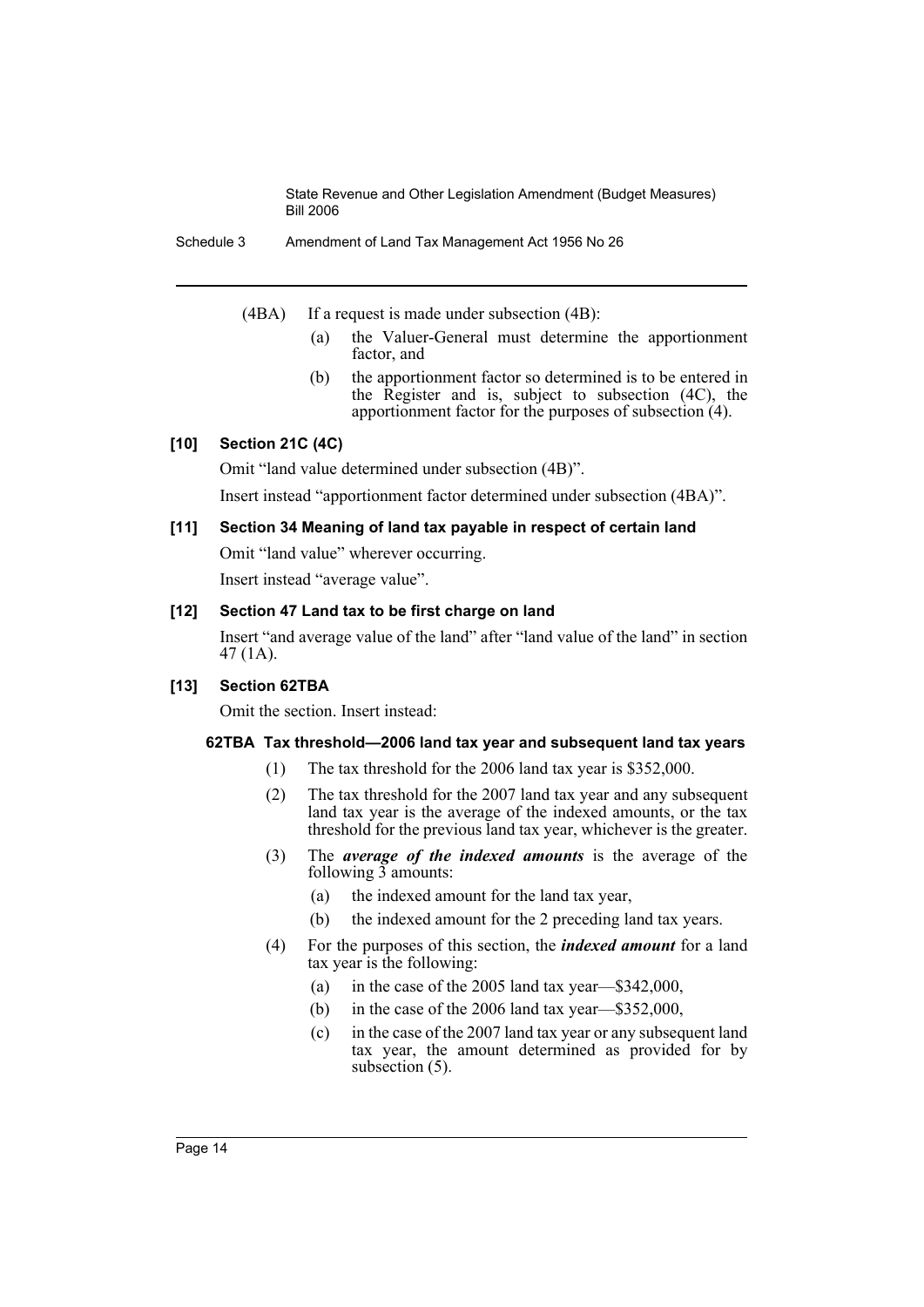Amendment of Land Tax Management Act 1956 No 26 Schedule 3

(5) The indexed amount for the 2007 land tax year and any subsequent land tax year is to be determined in accordance with the following formula:

 $N \times (100\% + I)$ 

where:

*N* is the indexed amount for the previous land tax year.

*I* is the indexation factor for the land tax year, determined in accordance with section 62TBB.

**Note.** Accordingly, the tax threshold for the 2007 land tax year will be the average of the following 3 amounts, or \$352,000, whichever is the greater:

- (a) \$342,000,
- (b) \$352,000,
- (c)  $$352,000 \times (100\% + I).$
- (6) A tax threshold, or indexed amount, determined in accordance with this section is to be rounded off to the nearest \$1,000.
- (7) On or before 15 October in each year (commencing with 2006), the Valuer-General is to publish in the Gazette the following amounts, as determined in accordance with this section:
	- (a) the indexed amount for the following land tax year,
	- (b) the average of the indexed amounts (including the indexed amounts used to calculate that average),
	- (c) the tax threshold for the following land tax year.

## **[14] Schedule 2 Savings and transitional provisions**

Insert at the end of clause 1A (1):

*State Revenue and Other Legislation Amendment (Budget Measures) Act 2006*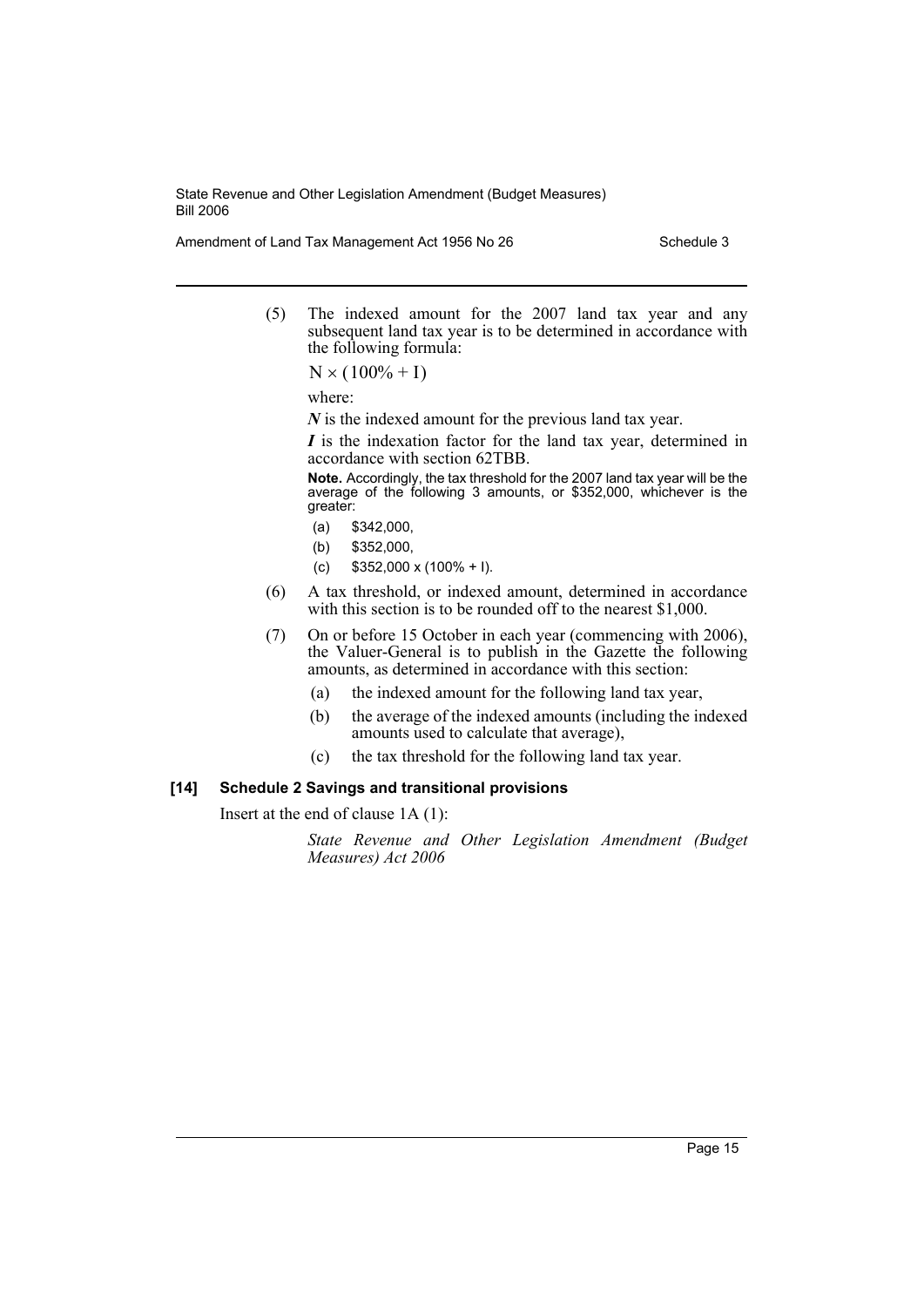Schedule 3 Amendment of Land Tax Management Act 1956 No 26

## **[15] Schedule 2, Part 19**

Insert as Part 19:

## **Part 19 Provisions consequent on enactment of State Revenue and Other Legislation Amendment (Budget Measures) Act 2006**

## **40 Amendments to land valuation methods**

- (1) The amendments made to this Act by the *State Revenue and Other Legislation Amendment (Budget Measures) Act 2006* apply in respect of a land tax year commencing on or after 1 January 2007 and do not affect any liability for land tax in respect of a land tax year commencing before that date.
- (2) This Act, as in force immediately before 31 December 2006, continues to apply in respect of any such liability.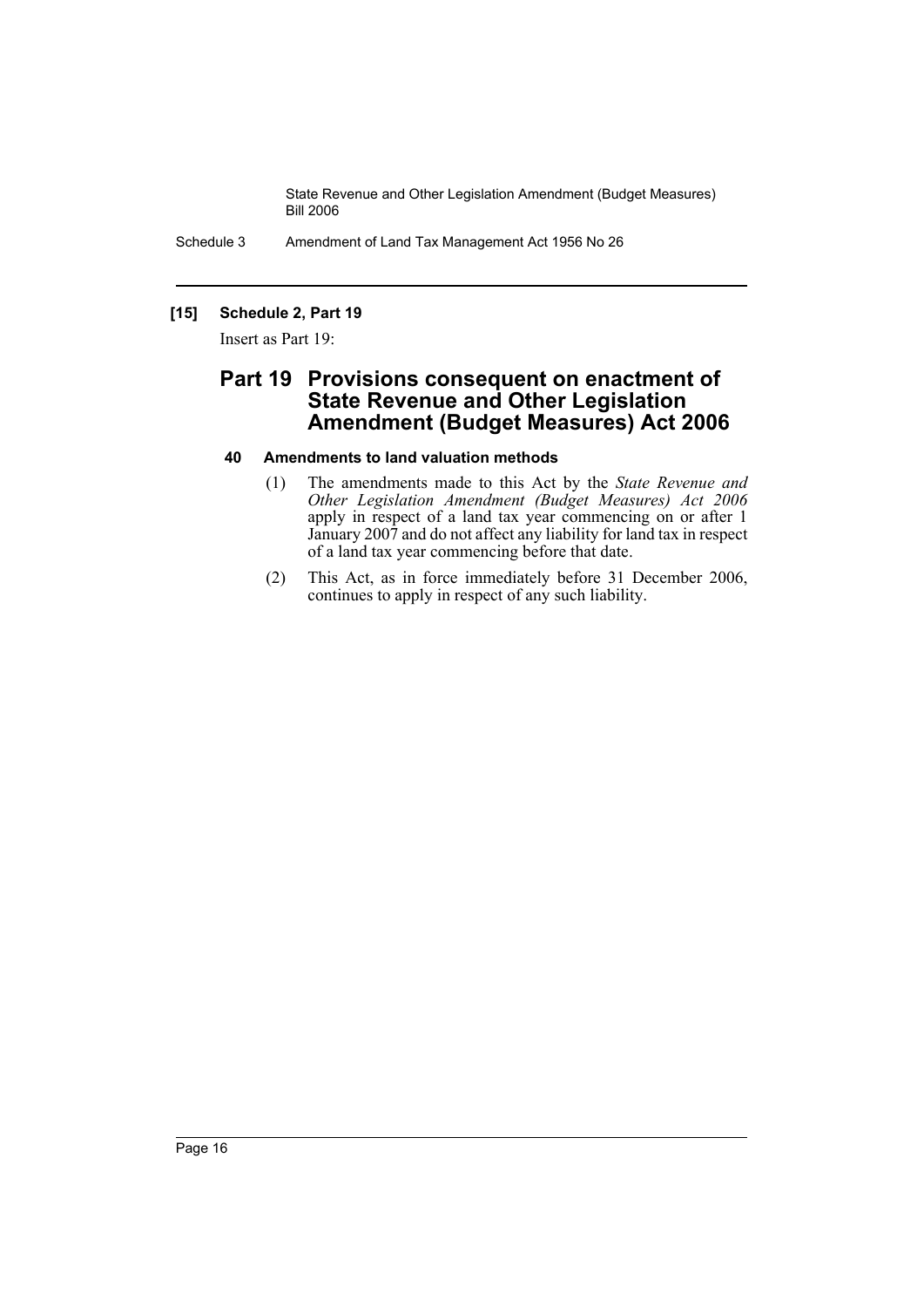Amendment of NSW Self Insurance Corporation Act 2004 No 106 Schedule 4

## **Schedule 4 Amendment of NSW Self Insurance Corporation Act 2004 No 106**

(Section 3)

#### **[1] Section 11 Self Insurance Fund**

Insert after section 11 (3):

- (4) The Treasurer may from time to time direct the payment out of the Fund of such sums as the Treasurer considers to be surplus to the requirements of the Fund under this section and such sums are to be paid out of the Fund in accordance with the Treasurer's direction.
- (5) Any sum paid out of the Fund in accordance with the Treasurer's direction is taken to be appropriated by this Act to the Treasurer, and may be issued and applied for or towards the recurrent services, or capital works and services, of the Crown Finance Entity.
- (6) In this section:

*Crown Finance Entity* means the entity responsible for the assets, liability and transactions that are the overall responsibility of the Government (in contrast to being the responsibility of individual Government agencies).

#### **[2] Schedule 1 Savings, transitional and other provisions**

Insert at the end of clause 1 (1):

*State Revenue and Other Legislation Amendment (Budget Measures) Act 2006*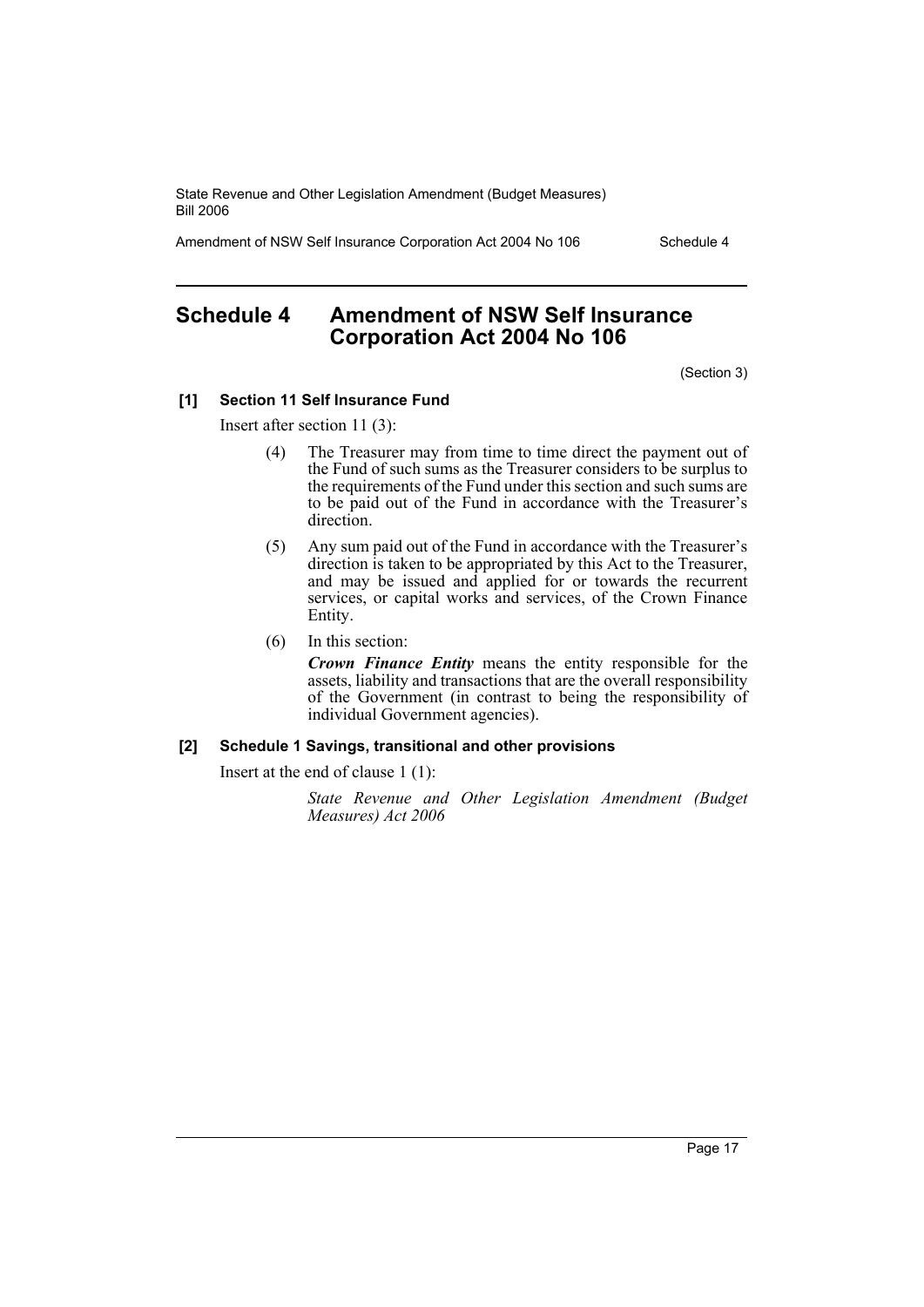Schedule 5 Amendment of Taxation Administration Act 1996 No 97

## **Schedule 5 Amendment of Taxation Administration Act 1996 No 97**

(Section 3)

## **[1] Section 86 Objections**

Omit the note to section 86 (1).

## **[2] Section 105A**

Insert after section 105:

## **105A Objections to land valuations**

If an objection to a valuation made under the *Valuation of Land Act 1916* is allowed by the Valuer-General under that Act (in whole or in part), and the valuation was used as the basis of an assessment of the tax liability of a taxpayer, sections 104 and 105 apply in relation to the objection in the same way as they apply to an objection under that Act.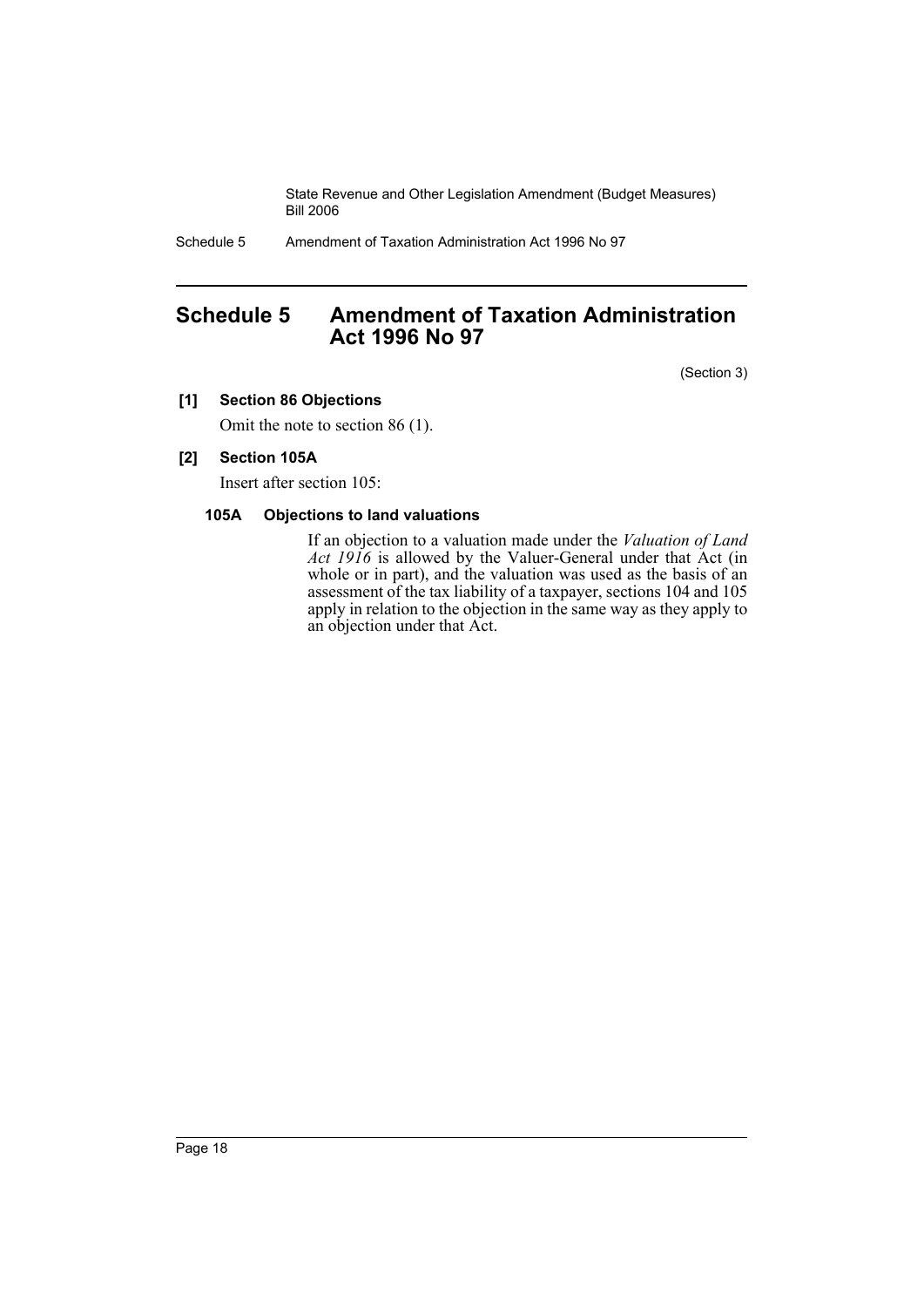Miscellaneous amendments to other legislation Schedule 6 Schedule 6

## **Schedule 6 Miscellaneous amendments to other legislation**

(Section 3)

## **6.1 Art Gallery of New South Wales Act 1980 No 65**

## **Section 5 Constitution of Trust**

Insert after section 5 (2):

(3) The Trust is subject to the control and direction of the Minister.

## **6.2 Australian Museum Trust Act 1975 No 95**

## **Section 5 Constitution of Trust**

Insert after section 5 (3):

(4) The Trust is subject to the control and direction of the Minister.

## **6.3 Library Act 1939 No 40**

## **Section 3 Constitution of Council**

Omit section 3 (4). Insert instead:

(4) The Council is subject to the control and direction of the Minister.

## **6.4 Pay-roll Tax Act 1971 No 22**

## **[1] Section 3E**

Insert after section 3D:

## **3E Application of Act to certain Divisions of the Government Service**

- (1) This section applies in relation to any Division of the Government Service specified in Part 1 or 2 of Schedule 1 to the *Public Sector Employment and Management Act 2002* in which staff are employed under Chapter 1A of that Act to enable a statutory corporation to exercise its functions.
- (2) For the purposes of this Act, each Division of the Government Service to which this section applies is taken to be a separate employer with respect to the matters specified in subsection (3). If the Division concerned comprises separate branches each of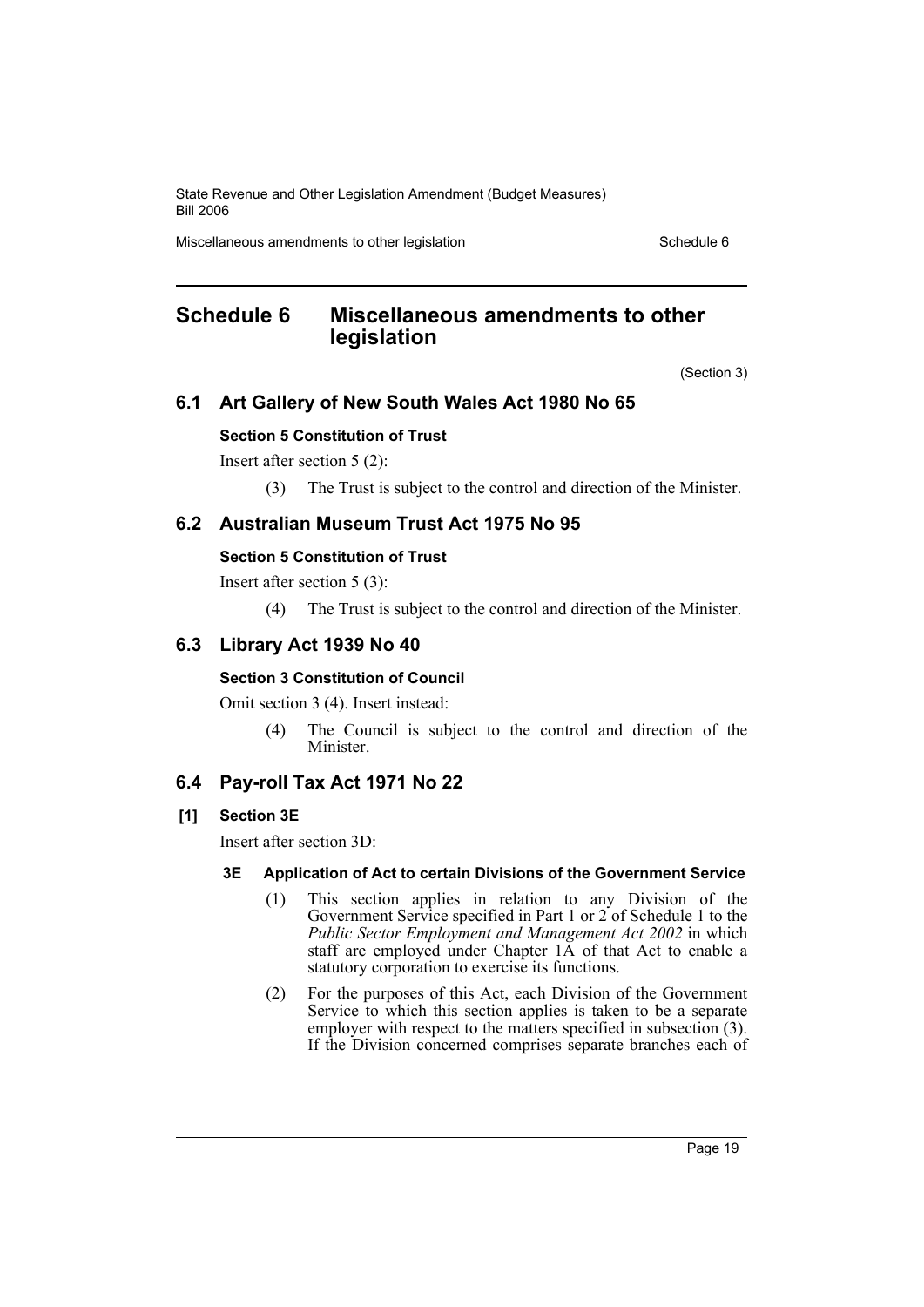Schedule 6 Miscellaneous amendments to other legislation

which is assigned to a different statutory corporation, each such branch of the Division is taken to be a separate employer with respect to the matters specified in subsection (3) in so far as they relate to that branch.

- (3) The matters that are specified for the purposes of subsection (2) are as follows:
	- (a) the wages paid or payable to the staff of the Division or branch of the Division,
	- (b) any fees or other remuneration paid or payable to the members of the board or other governing body of the statutory corporation to which the staff of the Division (or branch of the Division) are assigned,
	- (c) any amount paid or payable under a relevant contract (within the meaning of section 3A) entered into by the statutory corporation concerned,
	- (d) if any staff are also employed in a Division of the Government Service specified in Part 3 of Schedule 1 to the *Public Sector Employment and Management Act 2002* in connection with the statutory corporation concerned the wages paid or payable to the staff of that Division.

## **[2] Schedule 6 Savings, transitional and other provisions**

Insert at the end of clause 1 (1):

*State Revenue and Other Legislation Amendment (Budget Measures) Act 2006* (to the extent that it amends this Act)

## **6.5 Public Finance and Audit Act 1983 No 152**

## **[1] Section 4 Definitions**

Omit paragraph (a) of the definition of *authority* in section 4 (1). Insert instead:

- (a) a Division of the Government Service within the meaning of the *Public Sector Employment and Management Act 2002*,
- (a1) NSW Police,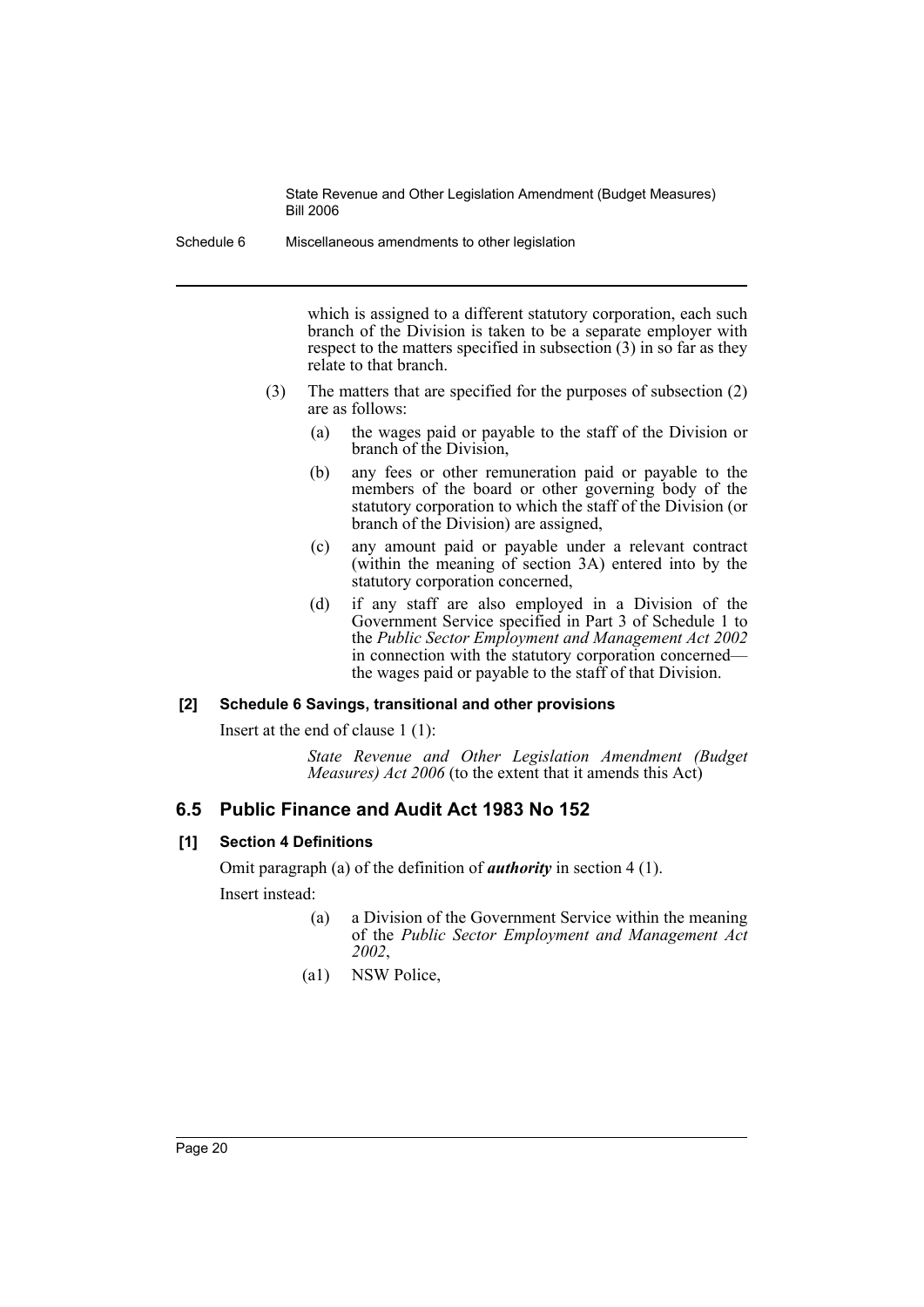Miscellaneous amendments to other legislation Schedule 6 Schedule 6

## **[2] Section 4 (1), definition of "Head of an authority"**

Omit paragraph (a) of the definition. Insert instead:

- (a) in relation to a Division of the Government Service within the meaning of the *Public Sector Employment and Management Act 2002*—the appropriate Division Head within the meaning of that Act,
- (a1) in relation to NSW Police—the Commissioner of Police,

## **[3] Section 4 (1), definition of "officer of an authority"**

Omit paragraph (a) of the definition. Insert instead:

- (a) in relation to a Division of the Government Service within the meaning of the *Public Sector Employment and Management Act 2002*—a member of the Government Service,
- (a1) in relation to NSW Police—a member of NSW Police,

## **[4] Section 4 (1), definition of "officer of an authority"**

Omit "referred to in paragraph (a), (b) or (c)" from the definition.

Insert instead "referred to in paragraphs  $(a)$ – $(c)$ ".

## **[5] Section 12 Commitment etc of expenditure**

Insert after section 12 (3):

(4) Nothing in this or any other section of this Act prevents an officer of an authority from being authorised to commit or incur expenditure that is legally available for the use of any authority.

## **[6] Section 13 Payment of accounts**

Omit "to whom the power to authorise the payment has been delegated under section 12  $(1)$ " from section 13  $(a)$ .

Insert instead "who is duly authorised to approve the payment".

## **[7] Schedule 4 Savings, transitional and other provisions**

Insert at the end of clause 1 (1):

*State Revenue and Other Legislation Amendment (Budget Measures) Act 2006*, but only to the extent that it amends this Act or the *Public Finance and Audit Regulation 2005*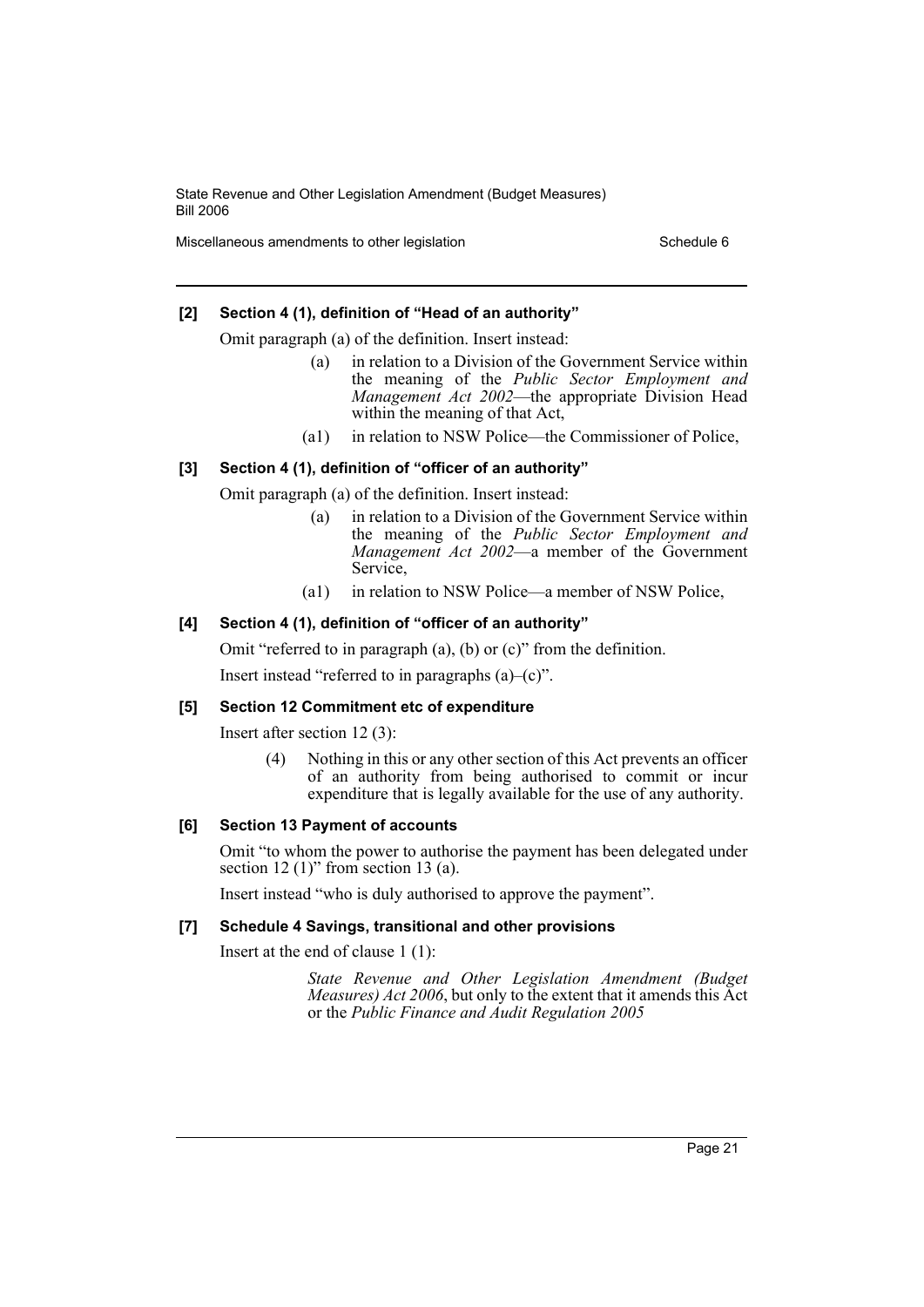Schedule 6 Miscellaneous amendments to other legislation

## **6.6 Public Finance and Audit Regulation 2005**

**Clause 14 Definitions of "authority" and "officer of an authority"** Omit the clause.

## **6.7 Tourism New South Wales Act 1984 No 46**

## **[1] Section 4 Constitution of Tourism New South Wales**

Omit section 4 (3). Insert instead:

- (3) Tourism New South Wales is to consist of:
	- (a) not fewer than 8 nor more than 10 members appointed by the Governor (referred to in this Act as *appointed members*), and
	- (b) one other member, being the Director-General of the Department of State and Regional Development (or a person nominated by the Director-General).

## **[2] Section 4 (4)**

Omit "Of the members". Insert instead "Of the appointed members".

## **[3] Section 4 (7)**

Insert after section 4 (6):

(7) The substitution of subsection (3) by the *State Revenue and Other Legislation Amendment (Budget Measures) Act 2006* does not affect any appointment under this section as in force before the substitution.

## **[4] Section 27 Annual report**

Insert after section 27 (2):

(3) Nothing in this section prevents the report from being included in the annual report for that year of any Department of the Public Service that is responsible to the Minister.

#### **[5] Schedule 1 Provisions relating to the members of Tourism New South Wales**

Omit "a member" from clause 3 (1). Insert instead "an appointed member".

#### **[6] Schedule 1, clause 7**

Omit "any member". Insert instead "an appointed member".